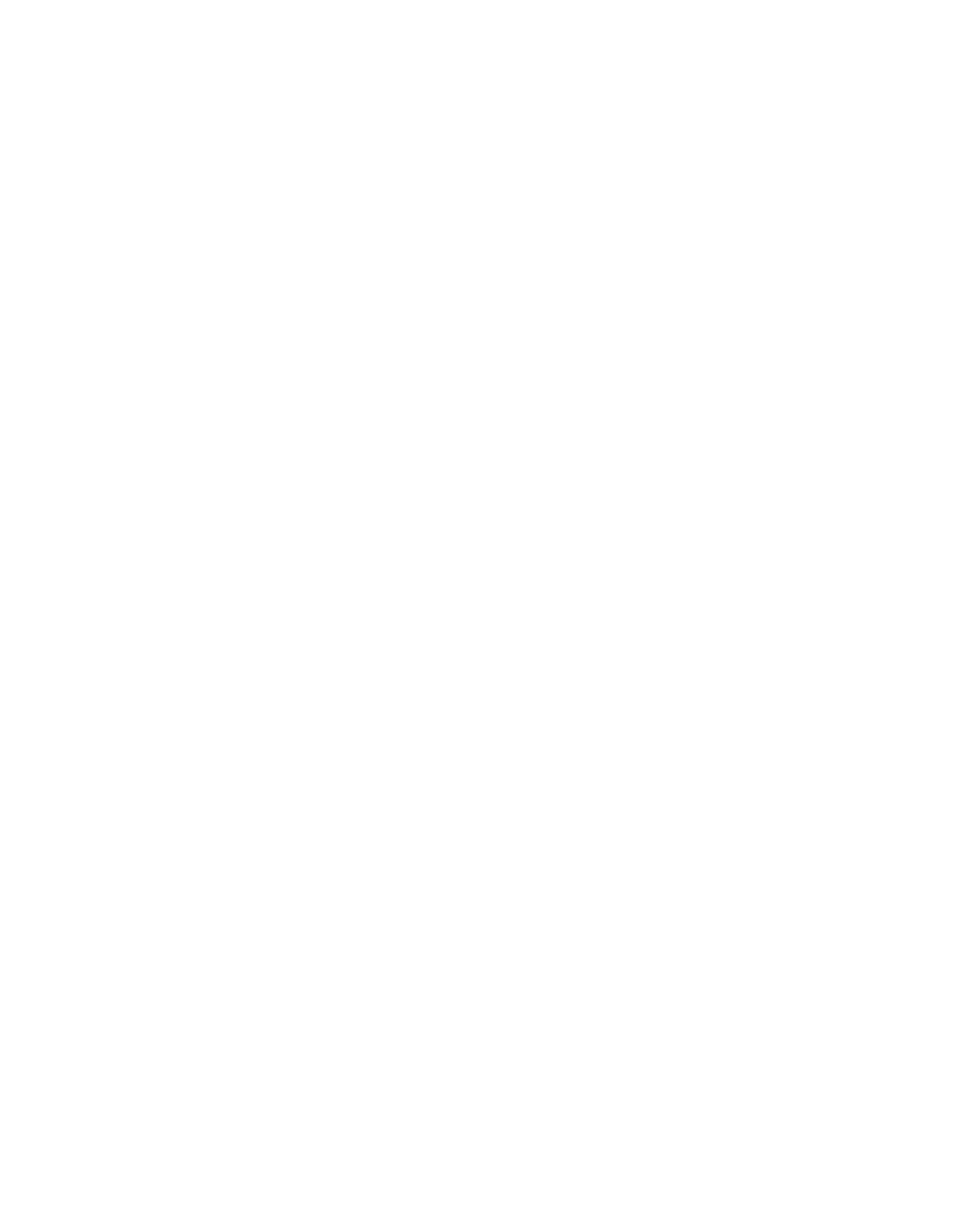This report is made possible by the generous support of the American people through the support of the Office of Health, Infectious Diseases, and Nutrition, Bureau for Global Health, and the Office of U.S. Foreign Disaster Assistance, Bureau for Democracy, Conflict, and Humanitarian Assistance, United States Agency for International Development (USAID), under terms of Cooperative Agreement No. GHN-A-00- 08-00001-00, through the Food and Nutrition Technical Assistance II Project (FANTA-2), managed by AED.

The contents are the responsibility of AED and do not necessarily reflect the views of USAID or the United States Government.

Published November 2010

#### **Recommended Citation:**

Deconinck, Hedwig; Serigne Diene, and Paluku Bahwere. *Review of Community-Based Management of Acute Malnutrition Implementation in Burkina Faso, November 8–18, 2009.* Washington, D.C.: Food and Nutrition Technical Assistance II Project (FANTA-2), AED, 2010.

#### **Contact information:**

Food and Nutrition Technical Assistance II Project (FANTA-2) AED 1825 Connecticut Avenue, NW Washington, D.C. 20009-5721 Tel: 202-884-8000 Fax: 202-884-8432 Email: fanta2@aed.org Website: www.fanta-2.org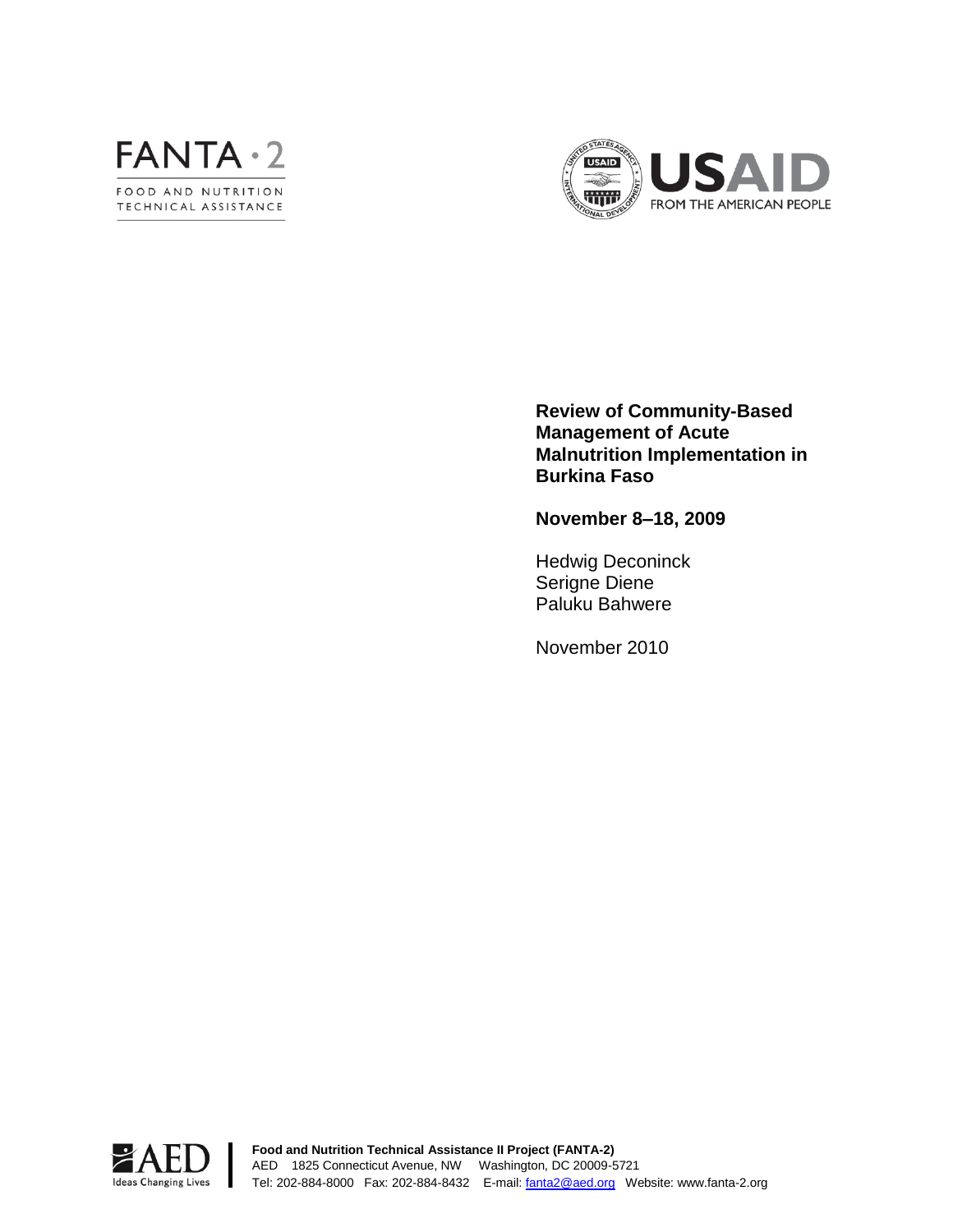# **Table of Contents**

| 1. |     |                |                                                                                    |  |  |
|----|-----|----------------|------------------------------------------------------------------------------------|--|--|
|    | 1.1 |                |                                                                                    |  |  |
|    | 1.2 |                |                                                                                    |  |  |
|    | 1.3 |                |                                                                                    |  |  |
|    |     |                |                                                                                    |  |  |
| 2. |     |                |                                                                                    |  |  |
|    | 2.1 |                |                                                                                    |  |  |
|    |     | 2.1.1          |                                                                                    |  |  |
|    |     | 2.1.2<br>2.1.3 | CMAM Integration into National Health and Nutrition Policies and Strategic Plans 4 |  |  |
|    |     |                |                                                                                    |  |  |
|    |     | 2.1.4          |                                                                                    |  |  |
|    |     | 2.1.5<br>2.1.6 |                                                                                    |  |  |
|    |     | 2.1.7          |                                                                                    |  |  |
|    |     | 2.1.8          |                                                                                    |  |  |
|    |     | 2.1.9          |                                                                                    |  |  |
|    |     | 2.1.10         |                                                                                    |  |  |
|    | 2.2 |                |                                                                                    |  |  |
|    |     | 2.2.1          |                                                                                    |  |  |
|    |     | 2.2.2          |                                                                                    |  |  |
|    |     | 2.2.3          |                                                                                    |  |  |
|    |     | 2.2.4          | Peer Exchange of Information and Interactive Learning Forums 10                    |  |  |
|    |     | 2.2.5          |                                                                                    |  |  |
|    | 2.3 |                |                                                                                    |  |  |
|    |     | 2.3.1          | Initial Implementation of Learning Sites and Gradual Scale-Up of CMAM Services 11  |  |  |
|    |     | 2.3.2          | Community Outreach for Community Assessment and Mobilization, Active Case-         |  |  |
|    |     |                |                                                                                    |  |  |
|    |     | 2.3.3          | Expanded Outpatient Care in Decentralized Health Facilities  12                    |  |  |
|    |     | 2.3.4          | Inpatient Care in Health Facilities with 24-Hour Care Capacity  13                 |  |  |
|    |     | 2.3.5          |                                                                                    |  |  |
|    |     | 2.3.6          |                                                                                    |  |  |
|    |     | 2.3.7          | CMAM Integration into Routine Health and Nutrition Services  14                    |  |  |
|    |     | 2.3.8          | CMAM Linkages with Informal Health Systems: Traditional Healers and Birth          |  |  |
|    |     | 2.3.9          |                                                                                    |  |  |
|    |     |                |                                                                                    |  |  |
|    |     | 2.4.1          | Procurement and Management of CMAM Equipment and Supplies  15                      |  |  |
|    |     | 2.4.2          |                                                                                    |  |  |
|    |     | 2.4.3          |                                                                                    |  |  |
|    | 2.5 |                |                                                                                    |  |  |
|    |     | 2.5.1          |                                                                                    |  |  |
|    |     | 2.5.2          |                                                                                    |  |  |
|    |     | 2.5.3          |                                                                                    |  |  |
|    |     | 2.5.4          | Monitoring and Reporting of Service Performance and Integration into the National  |  |  |
|    |     |                |                                                                                    |  |  |
|    |     | 2.5.5          | Evaluation of CMAM Services, including Coverage and Barriers to Access  17         |  |  |
|    |     |                |                                                                                    |  |  |
| 3. |     |                |                                                                                    |  |  |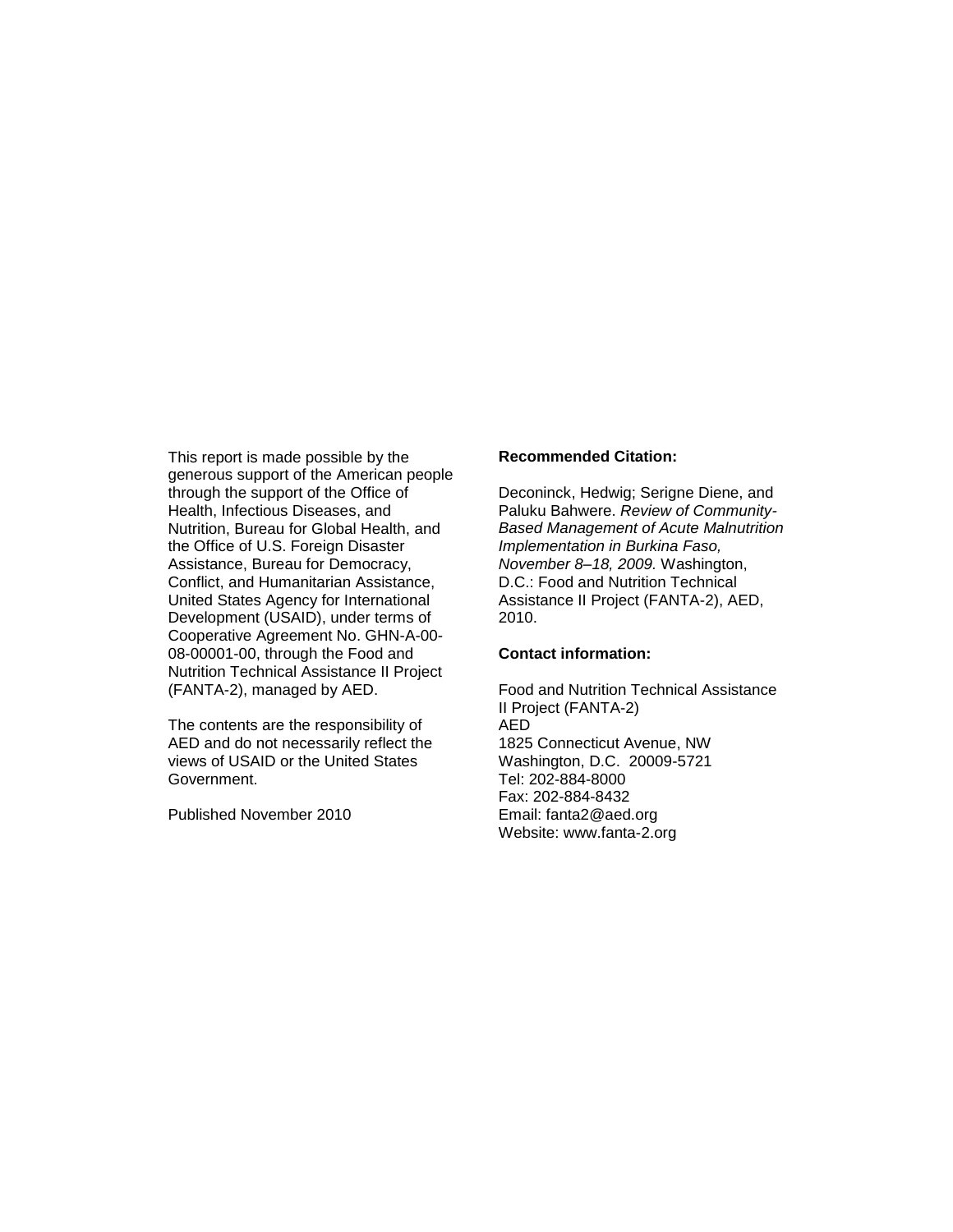|  | 4.1 General Recommendations to Support the MOH/DN and Implementing Partners in CMAM19 |  |
|--|---------------------------------------------------------------------------------------|--|
|  |                                                                                       |  |

#### **ANNEXES**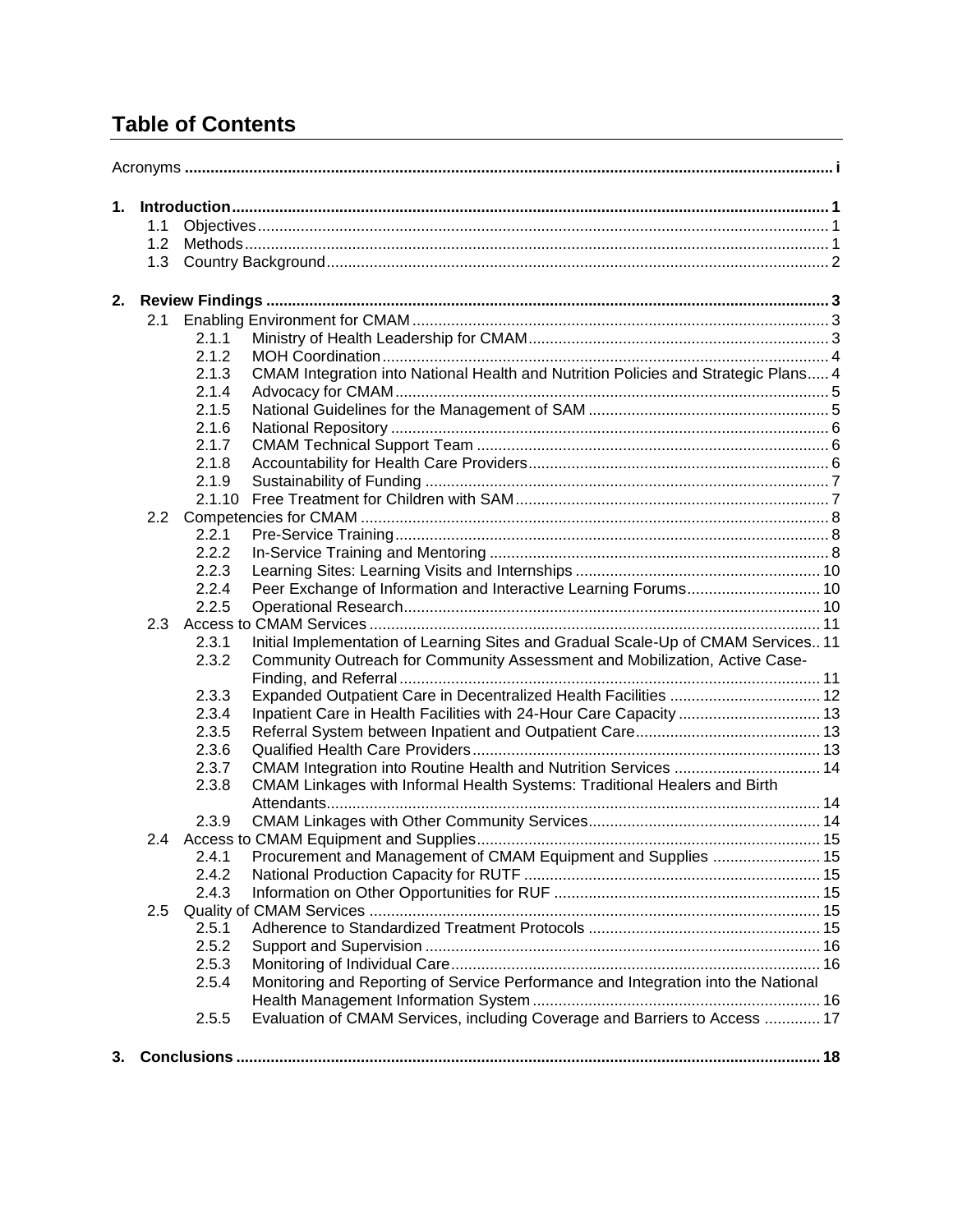# <span id="page-4-0"></span>**Acronyms**

| ACF               | Action contre la Faim                                                                                            |
|-------------------|------------------------------------------------------------------------------------------------------------------|
| <b>AIDS</b>       | acquired immune deficiency syndrome                                                                              |
| <b>CAPN</b>       | Centre d'accueil pour le projet de nutrition                                                                     |
| <b>CHR</b>        | centre hospitalier régional (regional hospital)                                                                  |
| <b>CHW</b>        | community health worker                                                                                          |
| C-IMCI            | Community Integrated Management of Childhood Illness                                                             |
| <b>CMA</b>        | centre médical avec antenne chirurgicale (medical center with surgical capacity)                                 |
| <b>CMAM</b>       | Community-Based Management of Acute Malnutrition                                                                 |
| <b>CNCN</b>       | Conseil National de Concertation en Nutrition (National Council for Consultation on<br>Nutrition)                |
| <b>CREN</b>       | centre de réhabilitation et de l'éducation nutritionnelle (center for rehabilitation and<br>nutrition education) |
| <b>CSPS</b>       | centre de santé et de promotion sociale (health center)                                                          |
| <b>DCHA</b>       | USAID Bureau for Democracy, Conflict, and Humanitarian Assistance                                                |
| DN                | Directorate of Nutrition                                                                                         |
| <b>ENA</b>        | <b>Essential Nutrition Actions</b>                                                                               |
| FANTA-2           | Food and Nutrition Technical Assistance II Project                                                               |
| GAM               | global acute malnutrition                                                                                        |
| <b>GOBF</b>       | Government of Burkina Faso                                                                                       |
| <b>GRET</b>       | Groupe de recherche et d'échanges technologiques (Group for Research and                                         |
|                   | Technology Exchange)                                                                                             |
| HIV               | human immunodeficiency virus                                                                                     |
| HKI               | <b>Helen Keller International</b>                                                                                |
| <b>HMIS</b>       | health management information system                                                                             |
| <b>IMCI</b>       | Integrated Management of Childhood Illness                                                                       |
| <b>IRSS</b>       | Institut de Recherche en Sciences de la Santé (Research Institute of Health Sciences)                            |
| M&R               | monitoring and reporting                                                                                         |
| MAM               | moderate acute malnutrition                                                                                      |
| <b>MDG</b>        | <b>Millennium Development Goals</b>                                                                              |
| <b>MICS</b>       | Multiple Indicator Cluster Survey                                                                                |
| <b>MOH</b>        | Ministry of Health                                                                                               |
| <b>OFDA</b>       | USAID Office of U.S. Foreign Disaster Assistance                                                                 |
| <b>MSF</b>        | Médecins Sans Frontières                                                                                         |
| <b>MUAC</b>       | mid-upper arm circumference                                                                                      |
| <b>NCHS</b>       | <b>National Center for Health Statistics</b>                                                                     |
| <b>NGO</b>        | nongovernmental organization                                                                                     |
| <b>PADS</b>       | Programme d'Appui au Développement Sanitaire (Health Development Support                                         |
|                   | Program)                                                                                                         |
| PM <sub>2</sub> A | Preventing Malnutrition in Children under 2 Approach                                                             |
| <b>PRSP</b>       | Poverty Reduction Strategy Paper                                                                                 |
| <b>RUTF</b>       | ready-to-use therapeutic food                                                                                    |
| <b>SAM</b>        | severe acute malnutrition                                                                                        |
| <b>SBCC</b>       | social and behavior change communication                                                                         |
| <b>SFP</b>        | supplementary feeding program                                                                                    |
| TBA               | traditional birth attendant                                                                                      |
| TG                | thematic group                                                                                                   |
| <b>USAID</b>      | United States Agency for International Development                                                               |
| <b>WFP</b>        | World Food Programme                                                                                             |
| <b>WHO</b>        | World Health Organization                                                                                        |
|                   |                                                                                                                  |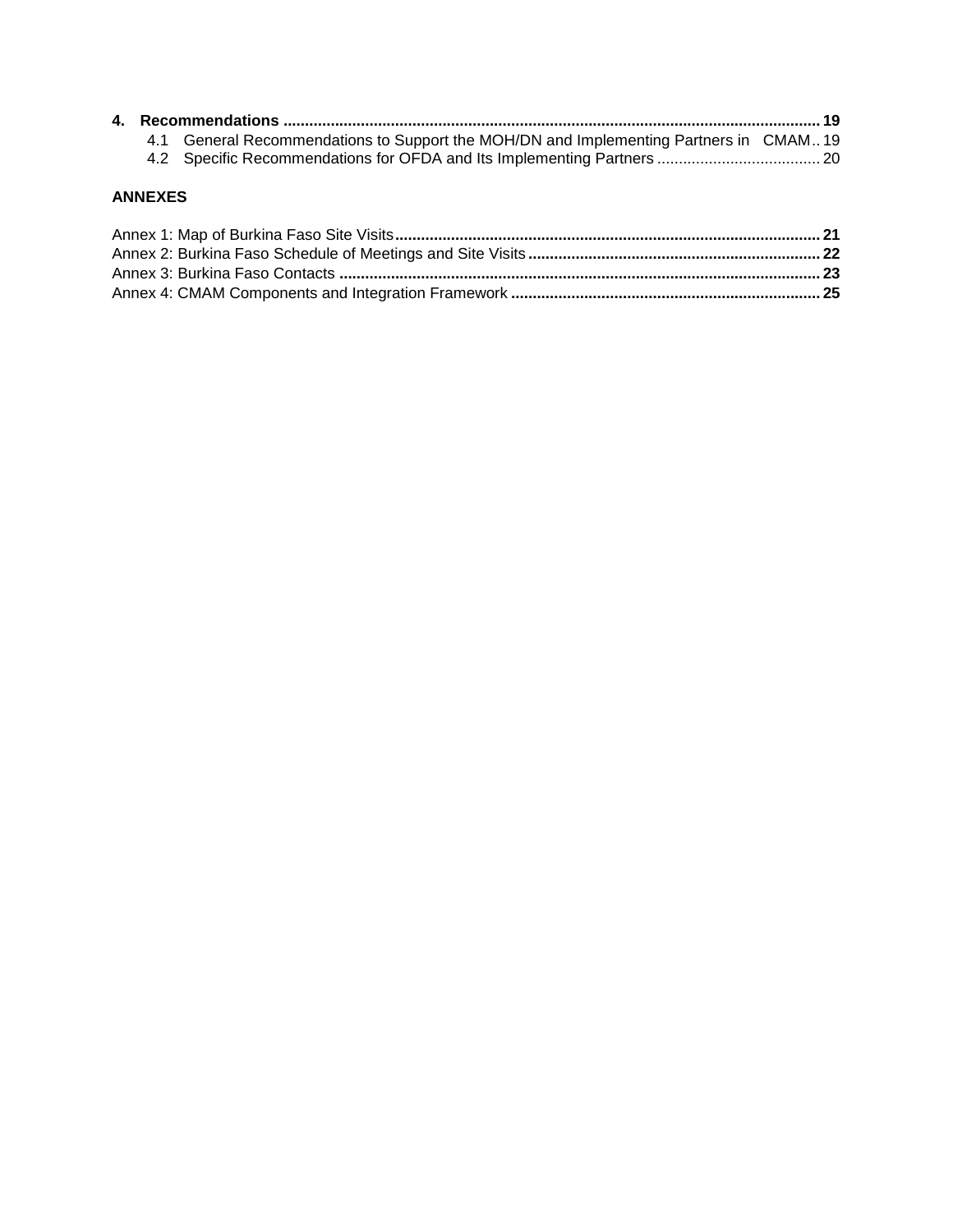## <span id="page-5-0"></span>**1. Introduction**

The United States Agency for International Development (USAID) Bureau for Democracy, Conflict, and Humanitarian Assistance Office of U.S. Foreign Disaster Assistance (DCHA/OFDA) requested Food and Nutrition Technical Assistance II Project (FANTA-2) assistance to review Community-Based Management of Acute Malnutrition (CMAM) in four West African countries—Burkina Faso, Mali, Mauritania, and Niger—to help identify DCHA/OFDA 2010 and 2011 program priorities, including where DCHA/OFDA investment should be directed to support CMAM. The goal was to review CMAM program implementation and its integration into national health systems to provide DCHA/OFDA a status report for each country; draw lessons learned; and make recommendations on challenges, promising practices, gaps, and priority areas for DCHA/OFDA support during 2010 and 2011. The review was intended for DCHA/OFDA program planning purposes and also potentially as an advocacy tool to guide other donors in planning CMAM support in the region. After all four countries have been reviewed, FANTA-2 will develop a synthesis report. The current document presents a summary report on CMAM in Burkina Faso only.

## <span id="page-5-1"></span>**1.1 OBJECTIVES**

Burkina Faso was the first country FANTA-2 reviewed. The review had the following objectives:

- a) Review the overall status of CMAM implementation and provide a status report on CMAM efforts in the country.
- b) Analyze the effectiveness of CMAM programs in terms of improved nutritional indicators (e.g., prevalence of global acute malnutrition [GAM]).<sup>1</sup> If sufficient data are unavailable, develop recommendations for improved data collection.
- c) Analyze the relevance of DCHA/OFDA-funded activities and the extent to which they are contributing to viable national health systems.
- d) Identify challenges, opportunities, gaps, promising practices, and lessons learned in CMAM implementation.
- e) Make recommendations to DCHA/OFDA on how to address challenges, pursue opportunities, and fill identified gaps on promising practices that should be incorporated into other programs and on how to build on lessons learned in the region and globally.

#### <span id="page-5-2"></span>**1.2 METHODS**

l

An examination of existing nutrition policy and strategy, national protocols, and performance information from some of the selected programs in Burkina Faso was conducted to understand the CMAM program context, structure, and performance.

The FANTA-2 review team (Hedwig Deconinck, Senior CMAM and Emergency Nutrition Advisor, FANTA-2; Serigne Mbaye Diene, Senior HIV and Nutrition Advisor, FANTA-2; and Paluku Bahwere, Community-Based Therapeutic Care Advisor, Valid International) visited Burkina Faso from November 8 to November 19, 2009. During the visit, the team reviewed CMAM implementation at the national, subnational, and district levels, with the aim of documenting how implementation is taking place in terms of access to services and supplies; quality of services; and health staff competencies, including a basic understanding of procedures to identify acute malnutrition and implementation of the national protocol. The team also looked into how CMAM is being integrated into the health system at all levels, the extent of the enabling environment for such integration, and the development of strategies for its replication.

To accomplish this, the review team conducted site visits for observation and held meetings and interviews at the national, subnational, and district levels, with the Ministry of Health (MOH), UNICEF Burkina Faso, the World Food Programme (WFP)/Burkina Faso, USAID, nongovernmental organization

<sup>&</sup>lt;sup>1</sup> This was not possible for the following reasons. Data were not available to assess the impact of CMAM on GAM rates. Coverage is still low and the program is too new to have had a real impact on GAM rates. CMAM is mostly a therapeutic intervention and does not affect incidence. It can therefore only affect GAM rates if the coverage is good. In addition, the review team could not control for the food security situation and many other confounding factors. Doing so would have required a full, formal evaluation as opposed to a short review.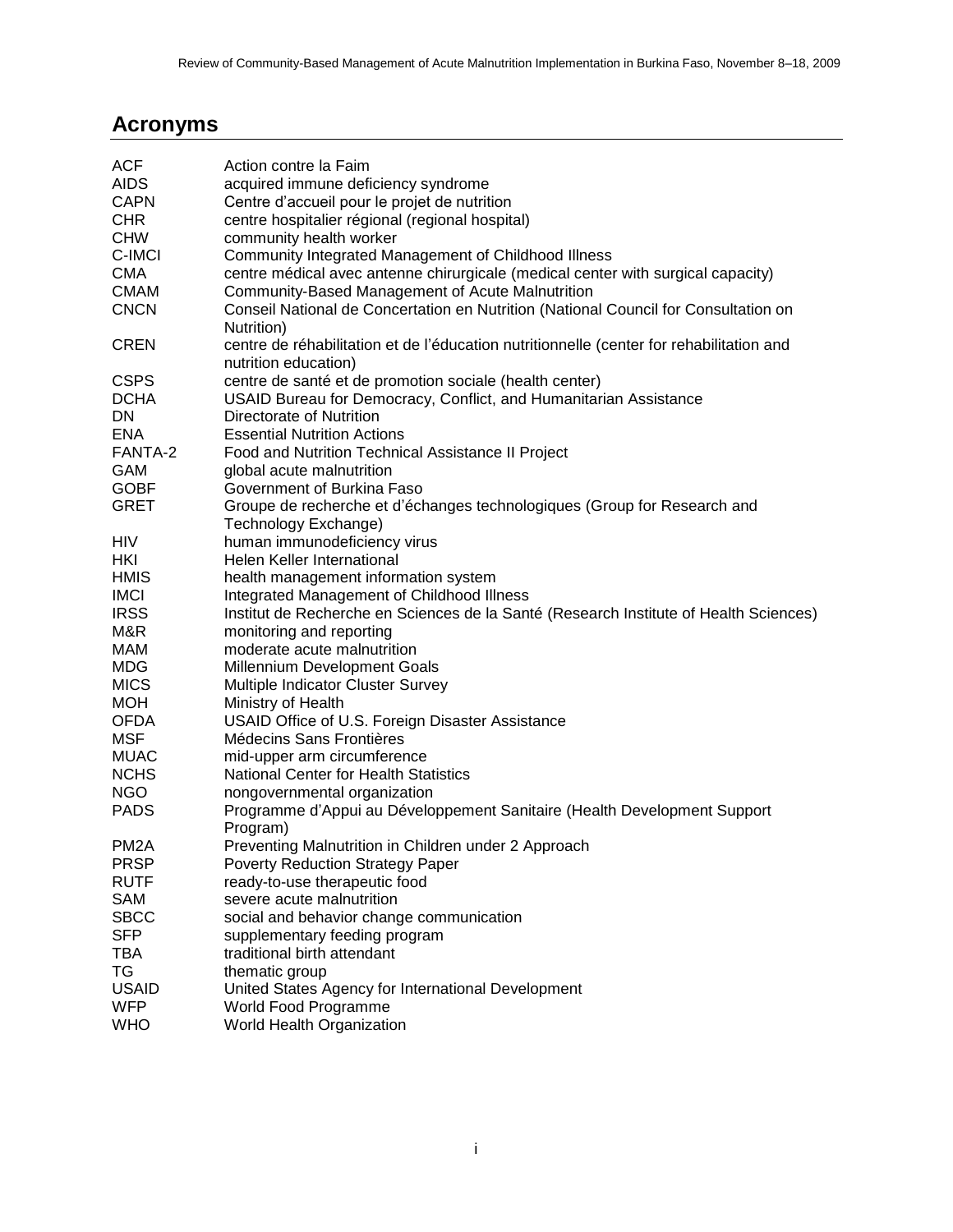(NGO) representatives and staff, and staff members of national training institutions. The review team visited sites from all NGO programs currently operating CMAM services in Burkina Faso. Sites were prioritized based on the scheduling of weekly activities, so that the team would be able to observe service provision. The team visited implementing partner or MOH offices and health centers in the same catchment areas. The team also visited a number of MOH sites not receiving external support. For each CMAM program, health facilities with inpatient care and outpatient care sites and supplementary feeding program (SFP) sites were selected for visits.

The team conducted site observation, key informant interviews, and focus group discussions with health managers, health care providers, community outreach coordinators and workers, beneficiaries (mothers or caregivers), community leaders, and community members. Key questions on CMAM implementation and integration for the review of programs and services at the national, subnational, district, and community levels were prepared and adapted for different informants. Interview questions followed themes taken from the CMAM analytical framework, developed by FANTA during a 2007 three-country review of CMAM integration (see Annex 6). The CMAM analytical framework includes five categories that are fundamental to successful CMAM implementation: 1) the enabling environment for CMAM, 2) CMAM competencies, 3) access to CMAM services, 4) access to CMAM supplies, and 5) quality of CMAM services.

## <span id="page-6-0"></span>**1.3 COUNTRY BACKGROUND**

Malnutrition is a significant problem of public health importance in Burkina Faso. Malnutrition rates are extremely high, affecting large segments of the population and limiting the nation's ability to make economic and social strides. Twenty-three percent of Burkinabe children under 5 are wasted, 35 percent are stunted, and 37 percent are underweight (UNICEF Multiple Indicator Cluster Survey [MICS] 2006). While major stakeholders share a belief that acute malnutrition data in Burkina Faso are not reliable, like other countries in the Sahel, it is certain that entrenched acute malnutrition rates hover on a regular basis around the emergency threshold of 15 percent prevalence and surpass it seasonally, even though Burkina Faso is not currently in a state of crisis. The sixth poorest country in the world (UNDP 2009), Burkina Faso faces many of the same structural problems as the rest of the Sahel, including widespread poverty; illiteracy; a harsh climate with frequent droughts and other natural disasters; chronic food insecurity; lack of hygiene, sanitation, and clean water; and harmful infant and young child feeding and care practices.

In the years following the 2005 Sahel-wide nutrition crisis, the Government of Burkina Faso (GOBF) has assigned a higher priority to nutrition interventions. The 2005 Burkina Faso Poverty Reduction Strategy Paper (PRSP), developed to guide International Monetary Fund and World Bank investments, lists among its strategic objectives promoting access for the poor to health care services and nutrition programs. However, the PRSP includes only low birth weight and underweight as indicators of nutrition progress. The MOH has established high-level nutrition structures and has developed a national nutrition policy and strategic plan for nutrition (2010–2015). Nutrition policies and strategies also exist at lower levels of the health system. Although national policies do not provide for the management of acute malnutrition specifically, the MOH has recognized that addressing this problem will help the country achieve its Millennium Development Goals (MDGs).

The MOH has demonstrated its commitment by developing guidelines for the management of acute malnutrition and rolling out services. Even after the development and release of official guidelines, it remains important to distinguish between two separate but related approaches to the management of acute malnutrition. The GOBF focuses on a facility-based management of severe acute malnutrition approach, offering treatment for children under 5 with severe acute malnutrition (SAM) in inpatient care until full recovery, while international NGOs have adopted the CMAM approach, with its specific community-based components of community participation for active case-finding and referral for treatment, treatment in outpatient care when appropriate, and home visits for problem cases, thus ensuring increased service access and utilization (i.e., coverage).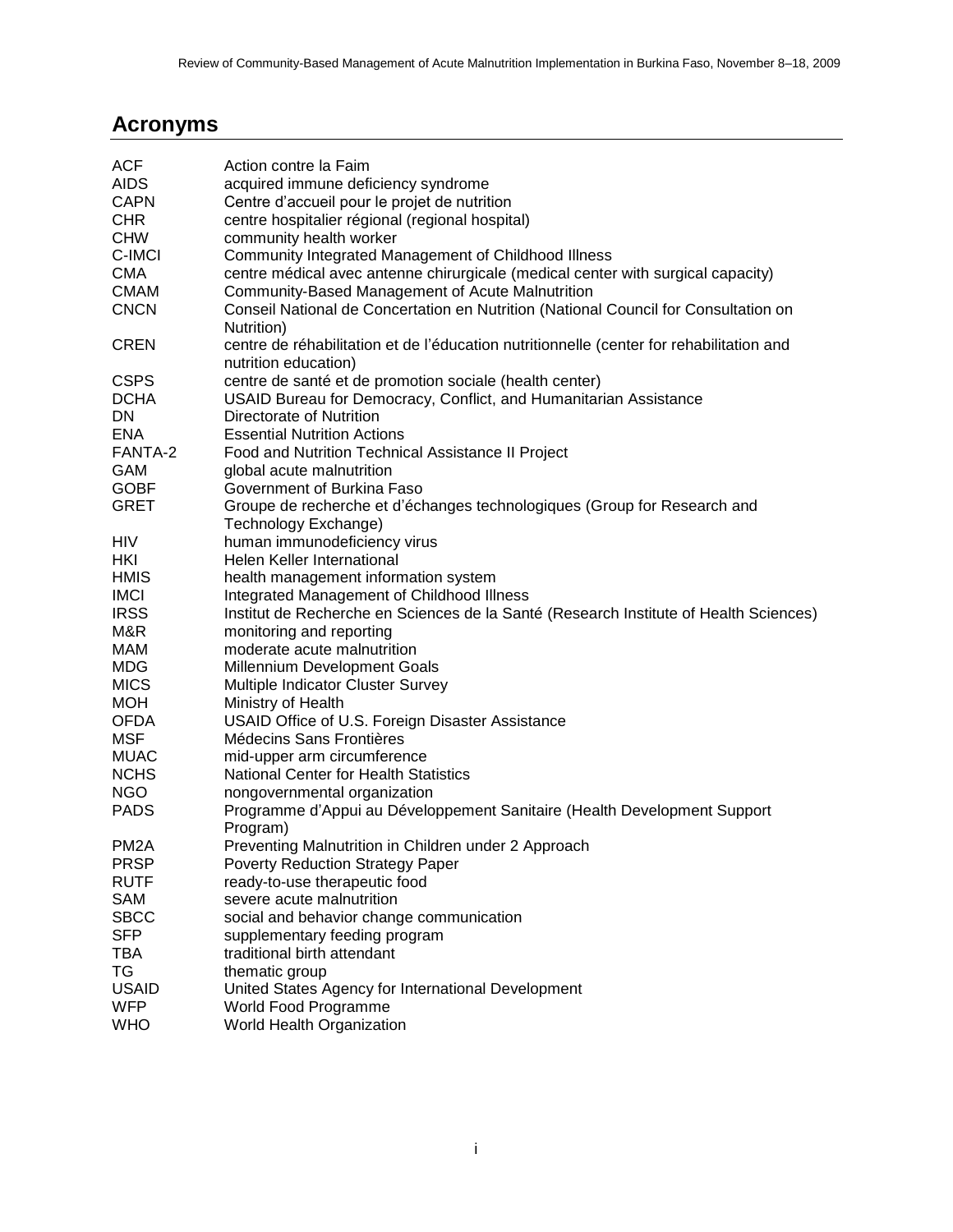## <span id="page-7-0"></span>**2. Review Findings**

## <span id="page-7-1"></span>**2.1 ENABLING ENVIRONMENT FOR CMAM**

### <span id="page-7-2"></span>**2.1.1 Ministry of Health Leadership for CMAM**

The GOBF's desire to give more visibility to nutrition and make it a priority in its developmental policies and strategies has been translated into concrete actions. The GOBF has elevated the Directorate of Nutrition (DN) to be one of the five national directorates under the General Direction of Health Services within the MOH. Burkina Faso is one of the few West African countries where nutrition is raised to the level of a national directorate. The appointment of a national director and a team of technical staff has bolstered the technical leadership of the MOH in nutrition. Moreover, nutrition is integrated into the country's development plan and into the planning and monitoring of progress toward achieving the MDGs.

MOH/DN efforts to ensure technical leadership for nutrition include:

- A multi-sectoral body—*le Conseil National de Concertation en Nutrition* (CNCN) (the National Council for Consultation on Nutrition)—to discuss and adopt policy changes and coordinate established nutrition initiatives
- A national nutrition policy document
- A national strategic plan for nutrition for 2010–2015

Prior to 2006, Burkina Faso had limited experience in the management of acute malnutrition. However, an enabling environment for CMAM has since been created. Even though acute malnutrition lacks a dedicated CNCN thematic group (TG) and the management of acute malnutrition has not yet been treated as a priority nutrition intervention, initial implementation and scale-up of services have begun and have gained momentum.

MOH efforts to strengthen technical leadership and capacity in CMAM have achieved:

- Development and dissemination of national guidelines for the management of acute malnutrition
- Strengthened capacities of mangers and heath care providers
- $\bullet$ Appointment of nutrition focal points in charge of training, mentoring, and monitoring CMAM implementers in all regional MOH and health districts

Despite the promising leadership role the MOH/DN is playing for CMAM, its technical expertise requires reinforcement. Inconsistent technical leadership has resulted in low coverage of CMAM services and different CMAM strategies being implemented in different locations. And while Burkina Faso is a development context requiring development solutions, some management of acute malnutrition strategies follow an emergency model with high financial and human resource inputs. This model, often introduced by emergency donors to respond to acute situations where achieving widespread coverage rapidly is an imperative to save lives, discourages sustainable integration and does not enhance longer-term capacity and expertise strengthening.

Challenges in MOH technical leadership and capacity in CMAM are related to:

- Lack of a strategy for sustainable capacity development
- Lack of a strategy for continuous quality improvement  $\bullet$
- Lack of a strategy for scale-up of quality services
- Insufficient in-country expertise and experience in CMAM, including from key national and regional MOH staff members
- Incomplete initial CMAM training, including orientation without mentoring and a major focus on  $\bullet$ inpatient care
- Limited or no strategy and/or guidance on supplementary feeding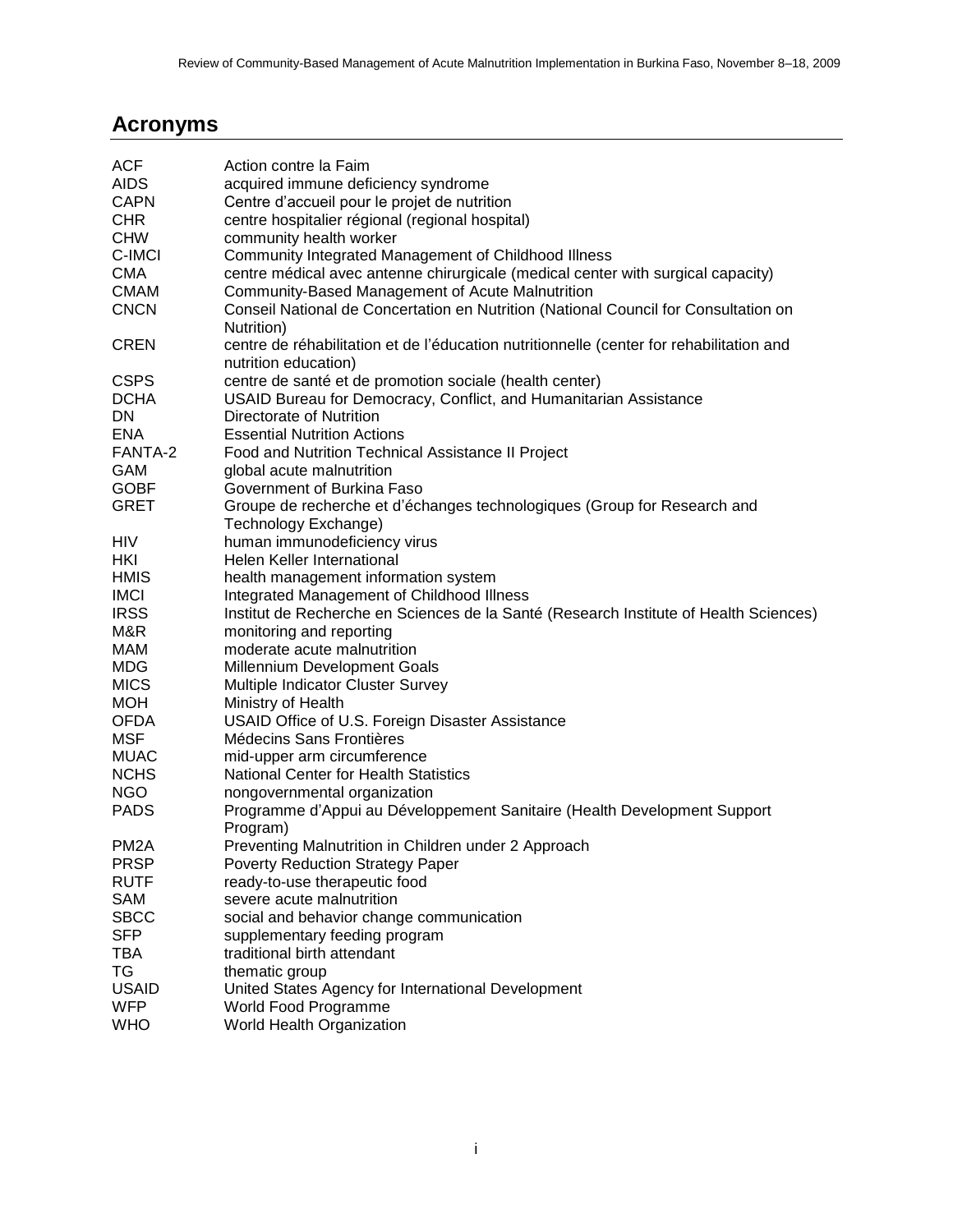## <span id="page-8-0"></span>**2.1.2 MOH Coordination**

In 2007, the GOBF created the CNCN, which has more than 15 participating institutions, including representatives from the major nutrition NGOs. The CNCN meets every 6 months and its four TGs meet every 3 months. The TGs are:

- $\bullet$ Nutrition and Community Participation
- Nutrition and Food Security
- Nutrition and Public Health  $\bullet$
- Nutrition and School Health

The CNCN/Nutrition and Community Participation TG serves as a discussion forum where CMAM issues are dealt with. There is no CMAM- or acute malnutrition-specific TG. Regional-level coordinating bodies exist in the regions of Fada Ngourma, Ouahigouya, and Kaya. The Fada Regional Coordinating Committee, created in 2008, held its first semester meeting in 2009. The regional governor presides over the meeting with the DN's participation, underscoring the importance high-level officials attach to nutrition issues. Regional nutrition coordinators and district nutrition focal points have been appointed, ensuring that the coordination bodies and mechanisms are in place.

NGOs have their own separate nutrition consultation platform for strengthening information sharing and coordinating activities. In most countries, NGOs typically set up their own information mechanisms outside government structures to preserve their independence. In spite of this platform, cohesion among the NGO partners is not perceived as strong, and one partner is not well informed of the activities of the other partners operating in the same region.

Overall, there is limited knowledge of the different strategies being implemented and a lack of sharing lessons learned, which makes it difficult to determine how the differences in CMAM implementation by the various partners (the MOH and NGOs) could contribute to learning country-specific lessons, strengthening the national strategy for integration of CMAM into the health system, scaling up services, and strengthening and sustaining CMAM capacities in a coordinated manner.

Limited coordination between the DN and the implementing NGOs, as well as insufficient technical expertise, are the source of inconsistencies in implementation strategies and lack of harmonization in CMAM practices, especially in international NGO-supported areas.

Observed weaknesses in coordination among different partners at the national, regional, and district levels include:

- Uneven application of the policy for free treatment of children with SAM
- Different criteria and reference populations used for detection and admission, resulting in children  $\bullet$ with SAM referred from the community not being admitted, and in dual admission in supplementary and therapeutic feeding programs
- $\bullet$ Unspecified roles and responsibilities for community health workers (CHWs) for CMAM
- Differing motivation strategies for CHWs for CMAM community mobilization resulting from lack of coordination and inadequate implementation of government policies

#### <span id="page-8-1"></span>**2.1.3 CMAM Integration into National Health and Nutrition Policies and Strategic Plans**

The MOH has not yet systematically integrated CMAM into national health and nutrition policies and strategic plans. However, acute malnutrition has been included in nutrition policies and strategic plans and the management of acute malnutrition has been recognized as a key intervention to accelerate progress toward achieving the MDGs. Along with a national policy for nutrition, the MOH has developed a new national strategic plan for nutrition (2010–2015), which includes among its objectives improving integration and delivery of nutrition services at the health facility and community levels. The strategic plan could serve as a starting point for integrating CMAM into policy and strategy. Current policies and strategies addressing lower levels of the health system also allow the health districts to integrate CMAM activities into their annual work plans. Because of the flexibility at their level, the districts are a driving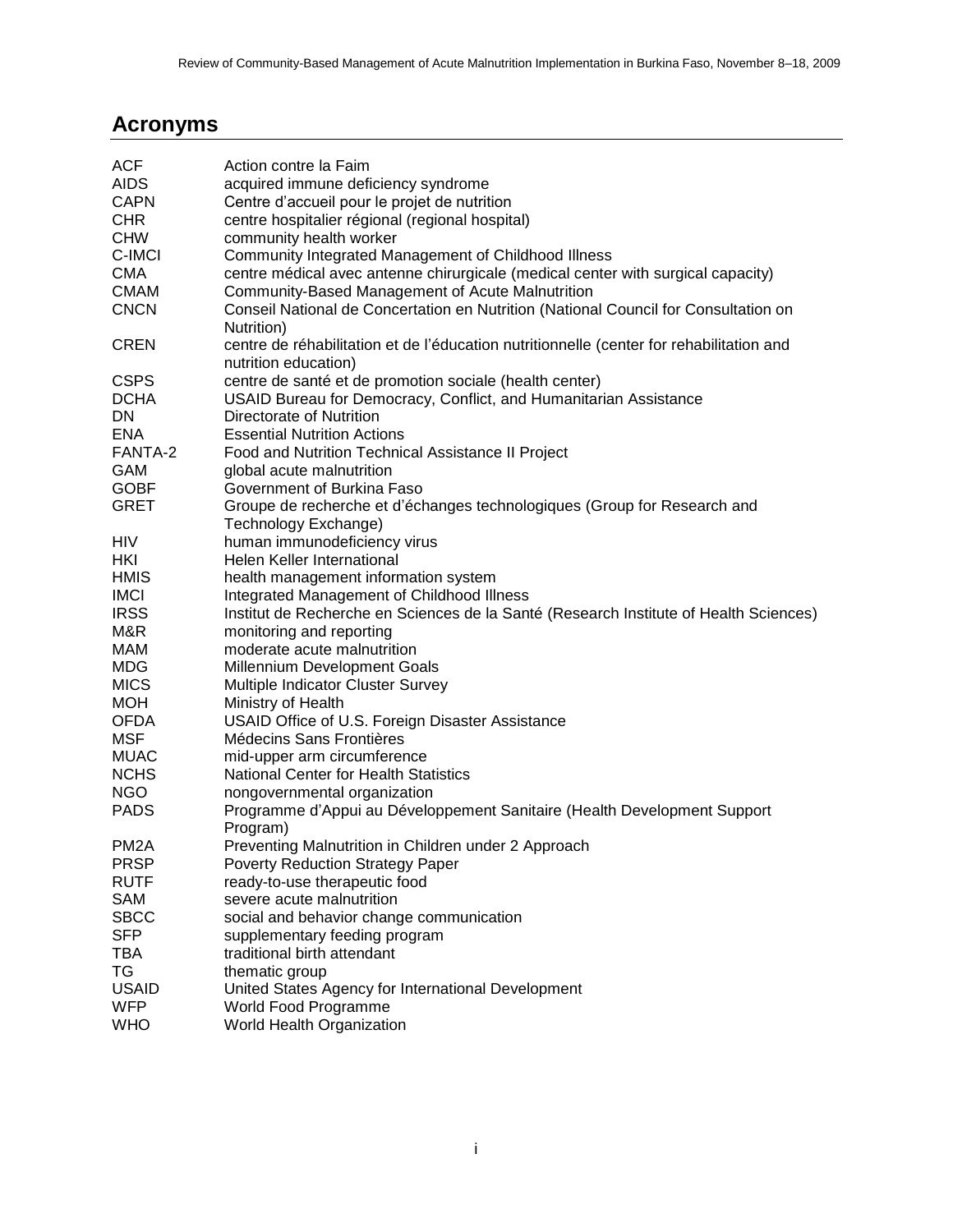force in promoting integration of CMAM into the health system. And, thanks to their additional resources and expertise, the integration of CMAM is more advanced in the NGO-supported districts.

## <span id="page-9-0"></span>**2.1.4 Advocacy for CMAM**

No CMAM advocacy plans or activities per se exist. However, starting in 2005, the DN and other actors have each played an important role in advocating for CMAM. In a sense, Burkina Faso benefited from the 2005 Niger crisis, which revealed the existence of a general malnutrition crisis throughout the Sahel, overlaying very high baseline GAM rates. The crisis pushed Sahelian governments, including the GOBF, and developmental partners, particularly United Nations agencies, to consider acute malnutrition a priority. The DN turned this visibility into an opportunity to advocate for increased support to national nutrition services in general and to the DN in particular by emphasizing how improving nutrition services would accelerate progress toward achieving the MDGs. As a direct result, the DN went from being an understaffed and poorly funded unit to a well-funded and well-staffed directorate.

The 6-day UNICEF Burkina Faso/MOH-facilitated 2007 course on the management of SAM, and the subsequent CMAM orientation and cascade trainings and orientations throughout Burkina Faso, can be considered a major advocacy event for CMAM. This clinical orientation course served as a launch pad for the nationwide CMAM rollout. Forty senior health professionals, including senior pediatricians, attended the course and became national CMAM trainers. The dissemination of the guidelines and the distribution of therapeutic foods also contributed to and encouraged the CMAM rollout.

The excellent working relationship between the DN and UNICEF Burkina Faso contributes to the effectiveness of nutrition advocacy activities. The DN has strongly benefited both technically and materially from UNICEF Burkina Faso support. UNICEF Burkina Faso has equipped the central-level office and all 13 regional offices with four-wheel drive vehicles to strengthen operational capacity. A similar working relationship between the NGOs and the DN is missing despite the potential of stronger collaboration to enhance the capacity of the nutrition community to benefit from the current favorable national and international environment, which places nutrition at the center of developmental programs.

Advocacy also takes place informally in several important ways. Most nutrition partners (UNICEF Burkina Faso and NGOs) have included CMAM in their work plans for the next several years, which demonstrates their success in advocacy for CMAM support. Nurses in charge of the *centres de santé et de promotion sociale* (CSPSs) (health centers) with CMAM services have become strong advocates for CMAM by appealing for its institutionalization and scale-up in the health system. Communities with CMAM services are very pleased with the quality and effectiveness of the CMAM services, and have also become good advocates of CMAM.

#### <span id="page-9-1"></span>**2.1.5 National Guidelines for the Management of SAM**

<span id="page-9-2"></span>With support from UNICEF Burkina Faso, the MOH developed and disseminated national guidelines following the cascade orientation training of health managers and health care providers. Because the guidelines have become an important reference document in the field, there is a need to review them to transition from the National Center for Health Statistics (NCHS) reference to the World Health Organization (WHO) child growth standards with adapted admission and discharge criteria, and to refine some technical inconsistencies. As they are written, certain aspects of the strategy and treatment protocols in the national guidelines leave room for interpretation, which has confused CMAM implementers. The DN plans to revise the guidelines in the first quarter of 2011. However, this would delay correcting important technical weaknesses related to contra-referral to outpatient care, use of the mid-upper arm circumference (MUAC) indicator, monitoring and reporting (M&R) of services, CMAM terminology, different measures used for community screening and admission, promoting sustainability for integration and scale-up, and transitioning to the WHO child growth standards, which identify greater numbers of younger children at increased risk of death.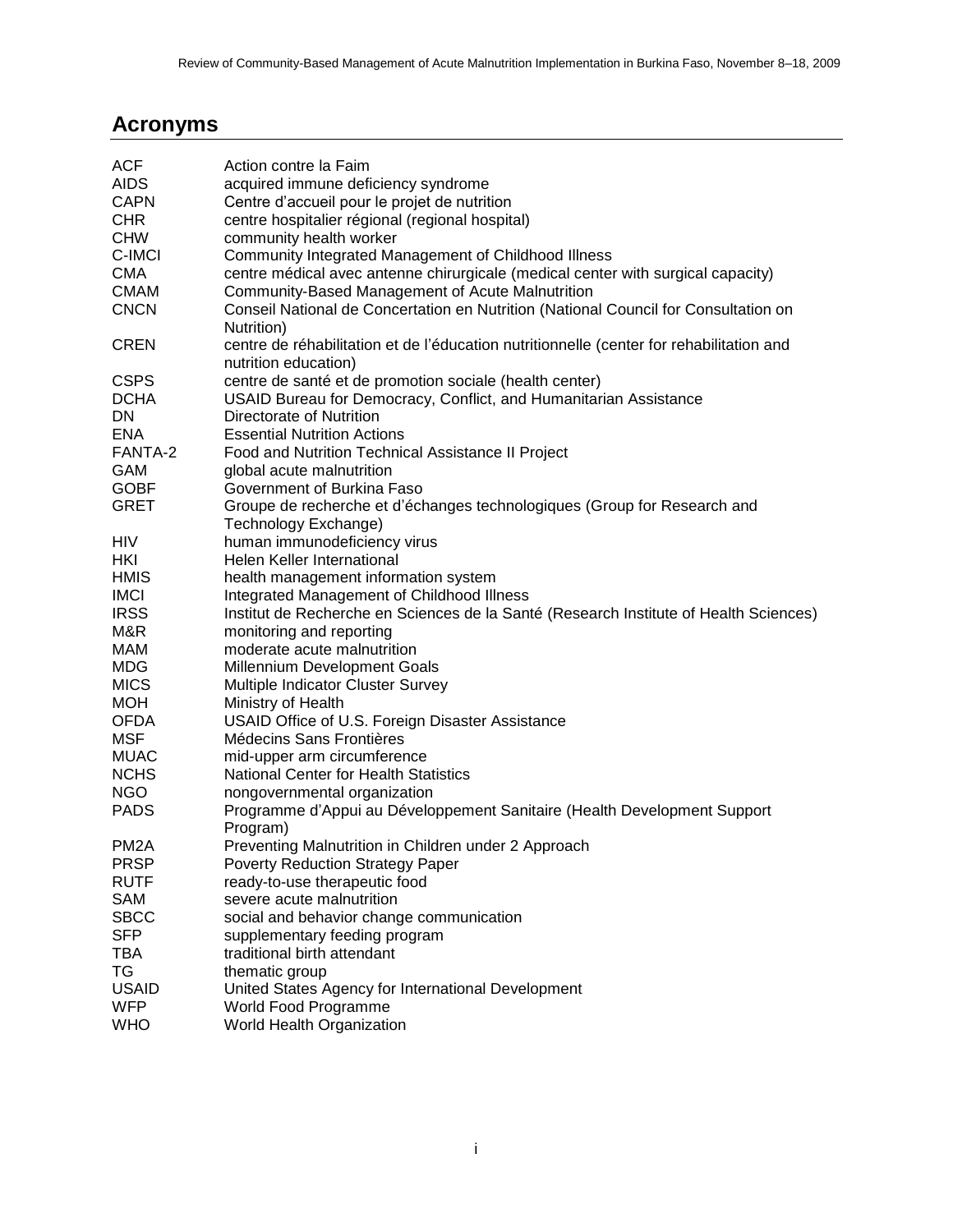## **2.1.6 National Repository**

The review team found a pervasive lack of clarity about the purpose of data collected on CMAM services and an apparent lack of feedback from the reporting system. All the sites visited collect monitoring data, which are compiled in a standardized reporting sheet and sent to the district and regional CMAM and health information system focal points, who then compile district reports and send them to the national level, where UNICEF Burkina Faso maintains a national repository. The role of the MOH in the data repository management was undefined. It was unclear whether nutrition partners in the regions and health districts received either a consolidated situation report or feedback on the overall performance of the services. It was also unclear how the CMAM data are used at the national level for resource planning, advocacy, or continuous quality improvement, for instance. Moreover, discussions with nutrition staff at the health facility level revealed a problem in understanding the purpose of the data collection and the forms used for data collection, which may be due to lack of training and/or a lack of consolidated reports and feedback.

### <span id="page-10-0"></span>**2.1.7 CMAM Technical Support Team**

Neither the DN nor the nutrition partners have recognized the need for establishing a team with technical expertise housed at the DN. Instead, the DN plans on building the CMAM capacity of the whole DN. However, the DN and partners would highly benefit from such a service, where a small team of experts could focus on developing and implementing strategic plans for sustainably strengthening in-country CMAM capacities. Some national nutrition partners in Burkina Faso have technical expertise in a specific field and the capacity to collaborate with the DN to provide support. Some national physicians have good clinical knowledge and skills from previous academically organized training courses and from working with NGO implementing partners. But a consolidated support team would consistently cover expertise in inpatient care, outpatient care and community outreach for CMAM.

The CNCN Nutrition and Community Participation TG has the potential to strengthen CMAM technical expertise. For instance, a core group of experts could be identified and their capacities strengthened by partnering with a DN-based CMAM technical expert.

## <span id="page-10-1"></span>**2.1.8 Accountability for Health Care Providers**

The national CMAM guidelines describe the role of the different levels of care, such as the health district, the health center, and the community, in implementing CMAM, but they do not explicitly describe the specific roles and responsibilities of the different levels of health care providers, such as clinicians, nurses, and CHWs. Some initiatives at the regional or district level have compensated for this shortcoming by reviewing and adapting health care provider job descriptions or by defining the roles of the different CMAM implementers and posting these on the health facility wall.

The CMAM training and the gradual rollout of CMAM services encouraged spontaneous adaptations to health care providers' roles and responsibilities, including requirements for adherence to the CMAM guidelines. Thanks to these adaptations, CMAM activities are being carried out on a routine basis in the health facilities where the services have been introduced.

Nevertheless, health care providers' motivation is a much recognized problem since training and continuous supportive supervision remain limited. Some health care providers expressed their motivation in relation to their perceived success in treating children and the job satisfaction that comes with it. For them, positive treatment outcomes and the sense of improving the quality of health services increase the visibility and public trust in the health services, which boosts their morale. Other health care providers express that their morale is boosted whenever they receive training and increased support from supervisors. Some nutrition partners use alternative motivation strategies, such as a competitive way of acknowledging good quality care (electing sites with the best service delivery, for example) or translate the need for a motivation into performance-based financial incentives paid for days involved in activities.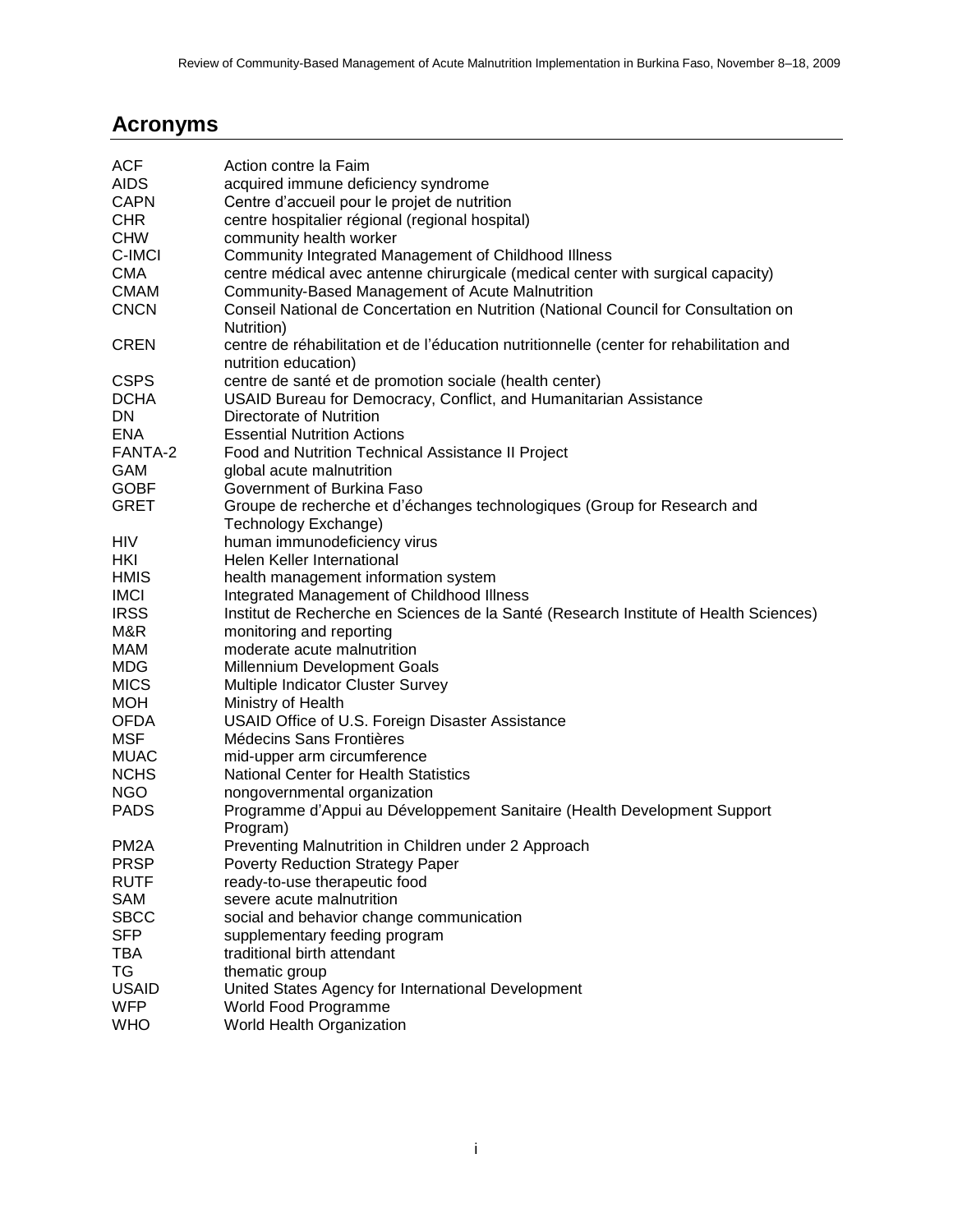The motivation of CHWs involved in community outreach is especially of concern for the sustainability of community participation and screening. Training and mentoring of CHWs is also an issue affecting the accountability and clarity of roles of CHWs performing CMAM duties in Burkina Faso. Most CHWs were recruited in the early days after the country's independence. There is no new recruitment strategy for CHWs and the position is often inherited. Thus, the body of CHWs is relatively static and not easily motivated or strengthened. Yet there are examples of CHWs who take on their new CMAM role because they are motivated to strengthen their status within their community. However, CHWs also often carry out their work with limited supportive supervision.

## <span id="page-11-0"></span>**2.1.9 Sustainability of Funding**

Most funding for CMAM for nutrition partners comes from emergency donors. The government's takeover of these costs will be a long-term process that is not yet planned. UNICEF Burkina Faso covers the cost of therapeutic supplies (therapeutic food, equipment, and drugs) and training and coordination meetings. WFP/Burkina Faso provides supplementary foods (including their transportation) for the management of moderate acute malnutrition (MAM).

Given that the management of SAM has been recognized as an intervention that contributes to achieving the MDGs, ideally, the GOBF and its development partners should gradually absorb the costs of CMAM. The GOBF has already established a budget line for nutrition, but, as with any health intervention, it is unlikely that the GOBF will be in a position to cover all the supply costs of CMAM without external support. The MOH strategic plan for nutrition, through the *Programme d'Appui au Développement Sanitaire* (PADS) (Health Development Support Program), a World Bank-funded health program, is providing US\$80 million over the next 5 years. The PADS supports the National Health Development Plan to improve quality and utilization of maternal and child health services and malaria prevention and treatment. It also supports the country's HIV/AIDS programs. In 2008, in an effort to help Burkina Faso make more rapid progress toward achieving the MDGs, the World Bank provided an additional US\$15 million grant to the PADS through 2012 for community-based health and nutrition activities to be carried out by NGOs and community-based organizations at the regional and district levels. This level of funding translates to US\$0.85 per capita per year for the Burkinabe population. The GOBF budget support to the health plan at the district level targets an estimated 20 percent to nutrition and 80 percent to all other health activities. Thus, despite these government commitments, CMAM activities are underfunded. The current GOBF contribution to financing CMAM activities seems to be limited to the payment of MOH staff salaries.

## <span id="page-11-1"></span>**2.1.10 Free Treatment for Children with SAM**

The GOBF recognizes that the treatment of children with SAM should be free, as stated in the national nutrition policy. In reality, since free drugs are offered only when UNICEF Burkina Faso-supplied drugs are available, caregivers must pay for drugs associated with treating SAM. While health districts have a budget that is supposed to cover health care for the needy, most health districts do not consider this to mean providing free drugs for children with SAM, which implies a lack of recognition of SAM as a health problem. The most frequently mentioned reason for charging for drugs was budget insufficiency.

<span id="page-11-2"></span>Several nutrition partners who support the MOH in CMAM implementation subsidize or entirely cover the financial cost of SAM treatment in their districts of operation. Most districts without such support have not been able to provide free care for SAM. Some NGO partners have gone as far as ensuring free health care to all children under 5 and pregnant and lactating women. The MOH is planning to draw lessons from these different financial support models. They could also look into the examples of some African countries that have sustained systems of free health care for children under5, which is the case in many Southern African Development Community countries, including Malawi. However, even in Malawi, this heavily donor-subsidized system cannot be sustained without continued donor support to the MOH.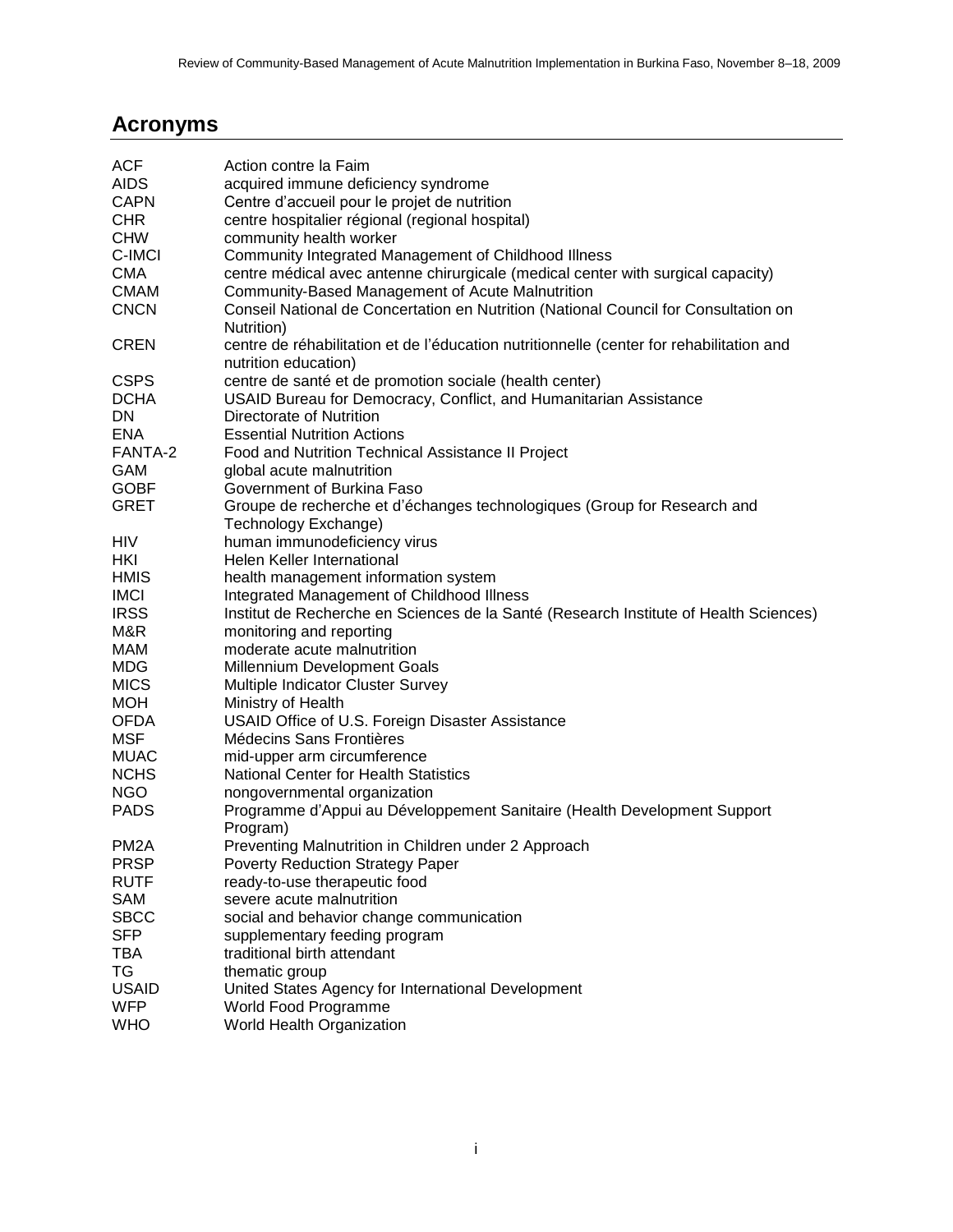## **2.2 COMPETENCIES FOR CMAM**

Burkina Faso lacks a broad base of experienced CMAM health trainers and managers and health care providers in the MOH and implementing partners. Currently, all national-level DN staff is informed about CMAM, but not all staff is skilled in CMAM management and implementation. Most of the staff involved in implementing CMAM has had limited exposure to the approach prior to taking on their current CMAM position or responsibilities, while some staff members have gained great expertise in a specific but limited area of the approach. Regional and district nutrition focal points have a major focus on CMAM, but have limited opportunities to strengthen their knowledge and skills in CMAM management, including support and supervision and M&R. Moreover, the team of national and regional CMAM trainers has not received specific CMAM management and implementation skills strengthening.

## <span id="page-12-0"></span>**2.2.1 Pre-Service Training**

There is currently no emphasis placed on pre-service training. Reflecting the dearth of courses on the treatment of SAM, some CMAM trainers, academicians, and health care providers recognized that the management of SAM is not covered well in the health professionals' curriculum. However, solid training on the 1999 WHO protocol on the management of severe malnutrition existed in 2000–2004. Academicbased training on the management of SAM was provided for 3 days during a 3-week modular course on nutrition and public health, which was part of the public health course for medical undergraduate students at the University of Ouagadougou. Unfortunately, the course ended because of lack of political support and funding. The reason for failure to maintain the course could be that the package on nutrition and public health was provided as a separate module instead of being integrated into the curriculum, as is the case with the management of childhood illness.

The MOH/DN and UNICEF Burkina Faso plan to introduce the CMAM guidelines into the curriculum for nurses and paramedics at the National Schools of Public Health, where the DN staff has been at the forefront in teaching nutrition. These schools are located in Ouagadougou, Bobo Dioulasso, and Fada Ngourma. Revision of the training modules used for the CMAM course is under consideration.

Teaching institutions and universities have expressed interest in participating in CMAM training courses. This interest could generate opportunities. One proposal is to reintroduce the modules on the management of SAM within existing medical school curriculum courses. A second proposal is to introduce short modules that can be organized as extracurricular private courses. The latter is likely to start as an initiative of the Department of Nutrition at the Institut de Recherche en Sciences de la Santé (IRSS) (Research Institute of Health Sciences) with support from the University of Montreal.

## <span id="page-12-1"></span>**2.2.2 In-Service Training and Mentoring**

Following the first UNICEF Burkina Faso/MOH-facilitated 6-day orientation training, a series of cascade trainings was organized at the regional and district levels, resulting in the training of 350 trainers and service providers. Health care managers expressed skepticism about the effectiveness of the cascade training approach, including specific concerns that the orientation training was not an effective training of trainers because the training did not cover training skills. While the effectiveness of the cascade training approach has not yet been evaluated, many health care providers emphasized the importance of the continuous support, supervision, and mentoring they receive from the NGO partners. According to many health care providers with whom the review team met, in the absence of NGO support, it would have been difficult to correctly apply the treatment protocols. However, the reality is that the vast majority of health districts (53 of 63) do not benefit from NGO support.

To address the need for follow-up training, the MOH has a plan to organize a new cycle of trainings for new nurses and at least three CSPS staff members in 2010 with financial support from the national budget, UNICEF Burkina Faso, and NGOs. Unfortunately, health care providers who previously received training will not be eligible to participate.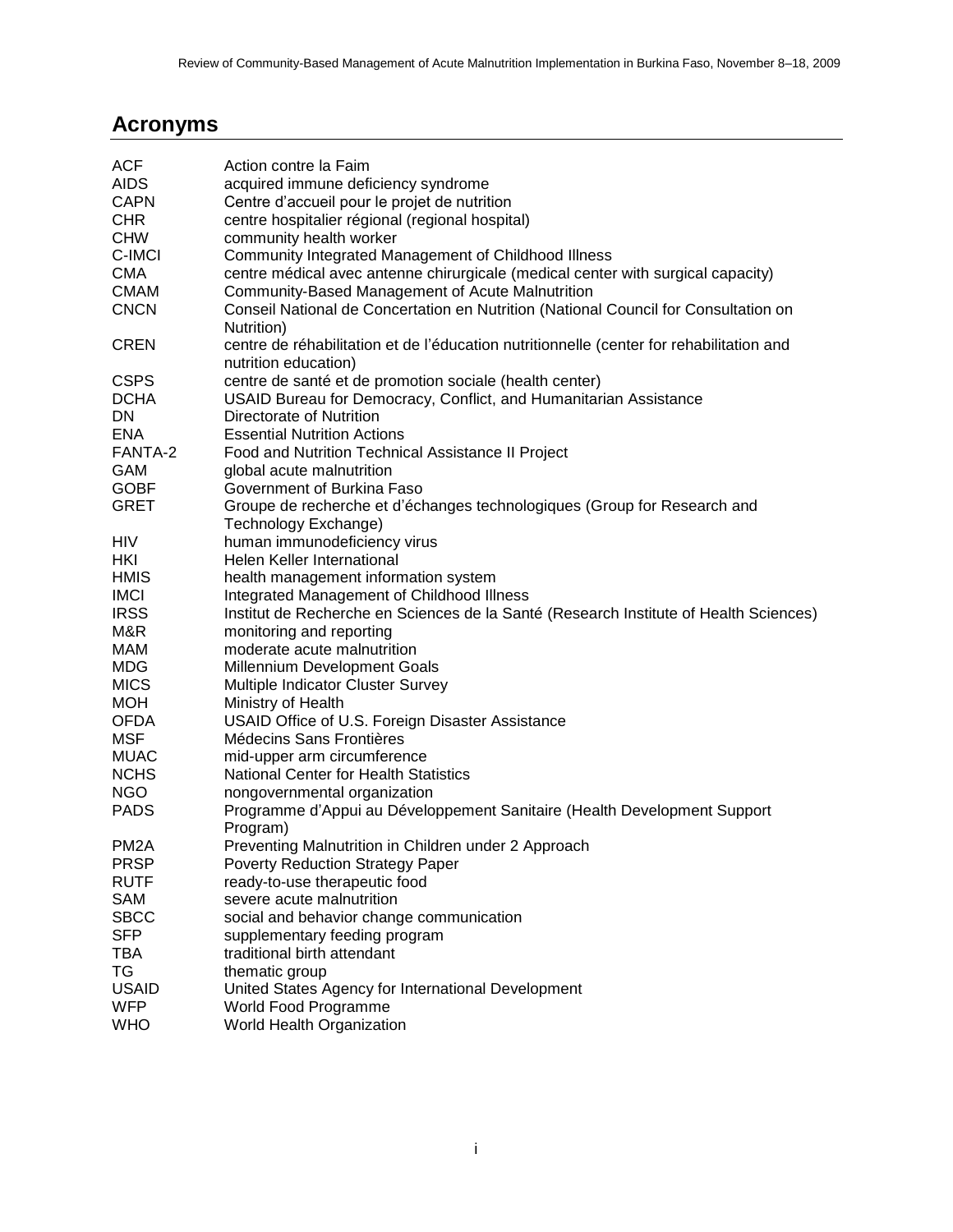A patchwork of other training opportunities exists, but it was unclear if these trainings are standardized and institutionalized. Health care providers from health districts implementing CMAM are trained by the MOH, by the supporting NGOs, or by both. NGOs usually provide the training for CHWs on community outreach, covering aspects of community mobilization, early detection, referral of children with SAM, and home visits. NGOs usually train health care providers on methods for M&R. Where there is no NGO, the MOH covers these specific aspects. One regional training initiative supported in Fada Ngourma, focusing on supply chain management, procurement, and the management of SAM in inpatient care, was still in the planning stage during the review visit.

The MOH, with UNICEF Burkina Faso support, has begun testing an alternative way of strengthening health care provider CMAM capacities through a mentoring approach in one district. The mentoring approach covers five CSPSs and consists of a 1-day orientation on community mobilization and active case-finding and the treatment of SAM without complications in outpatient care. In a second phase, the district focal point with the trained health care providers will scale up mentoring and services to cover all CSPSs in the health district. This experiment is still under development and has not been externally evaluated, but it promises to be a source of valuable lessons. The effectiveness of this approach to replicate at scale while ensuring service quality will need to be evaluated before it is promoted and supported on a larger scale. Box 1 summarizes the approaches to in-service training used in Burkina Faso.

#### **Box 1. The Three In-Service CMAM Training Approaches That Have Been Used in Burkina Faso**

#### **1. Six-day orientation training using the cascade training approach, with limited MOH support follow-up**

- Starting in 2007, the MOH/DN, with UNICEF Burkina Faso support, initiated orientation training  $\bullet$ on CMAM for health managers and health care providers using a cascade training approach.
- $\bullet$ The cascade approach was not an effective training of trainers because participants were not trained to train. The training did strengthen knowledge, but did not include practical skills training.
- A team of senior clinicians and nutritionists was trained by international experts in the first  $\bullet$ national training. These trainees then became national trainers who trained regional trainers who, in turn, trained district trainers, who, in turn, trained district health care providers. Regional trainers could potentially also support district-level training.
- The training at the national level had a major focus on inpatient care for the management of  $\bullet$ SAM. The other CMAM components were covered in only a few hours. On the last day of the training, national CMAM guidelines were drafted and endorsed by the participants.

#### **2. In addition to the cascade training, the district-based NGO provides continued mentoring support at the implementation level**

#### **3. In addition to the cascade training, an international expert agency, with supervision support from the regional MOH and health district, provides limited mentoring support at the implementation level**

- In-service training with mentoring support was introduced in one district to support CMAM start-up. The practical, 1-day training was followed by a 2-week mentoring of health care providers and CHWs focusing on outpatient care and community outreach in five CSPS catchment areas.
- The health district will repeat the in-service training with mentoring support from the five  $\bullet$ CSPSs and expand the services to the remaining health facilities in the district.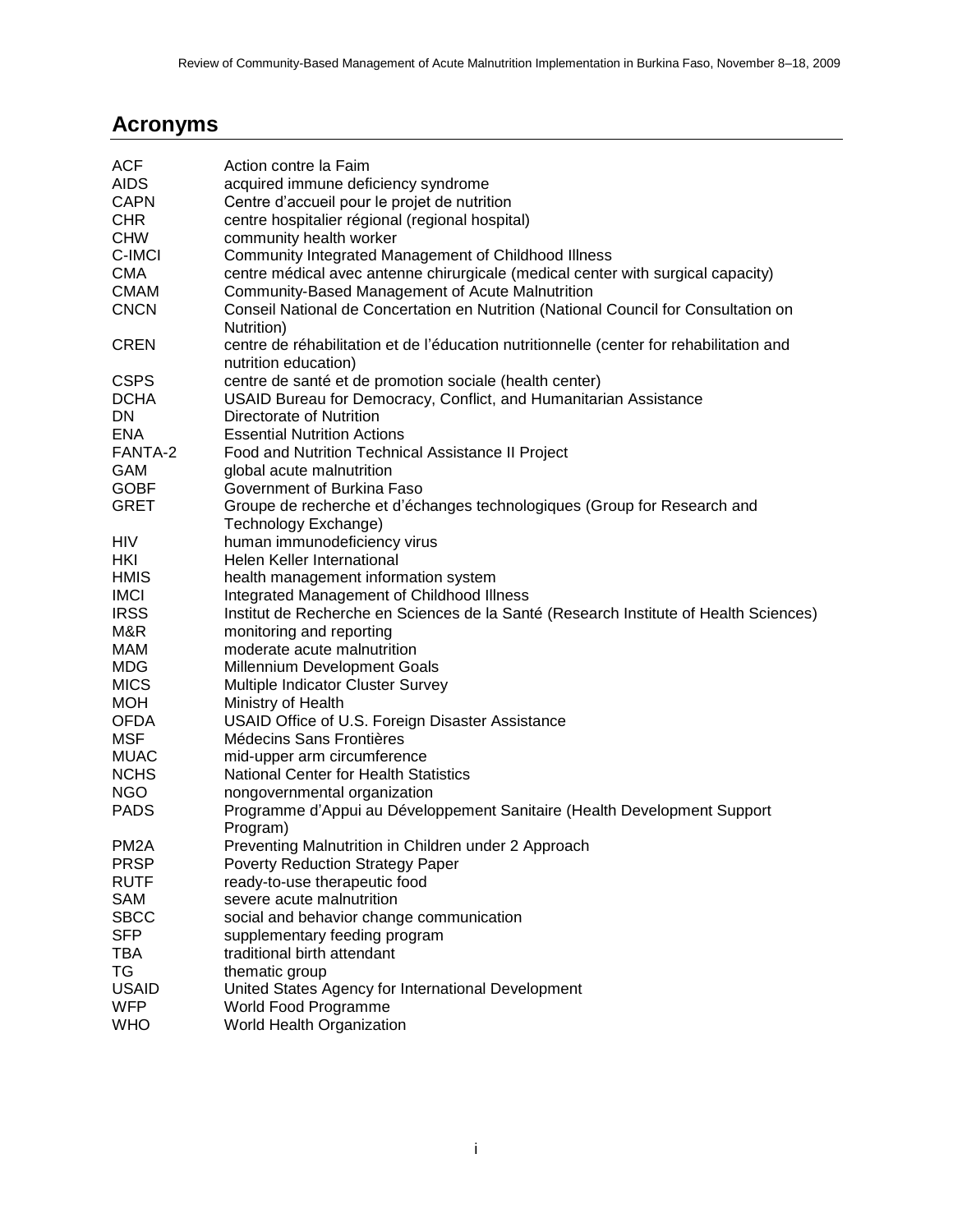## <span id="page-14-0"></span>**2.2.3 Learning Sites: Learning Visits and Internships**

Opportunities for sharing expertise and experiences among partner agencies have been underused. No formal learning site has been established nationally and no proposition has been made to visit a learning site abroad. Learning visits or possibilities for internships to sites with quality care and expert mentors able to accommodate trainees have not taken place or been organized. No one from the MOH has participated in a learning visit or internship nationally or internationally. Another limiting factor is that, if inservice learning does exist, it is often limited to strengthening capacities within an individual partner agency and their MOH counterparts without being promoted outside of the partner agency's program area.

Furthermore, none of the CMAM sites currently in-country has the potential to serve as a comprehensive CMAM learning site. None of them has quality and expertise in all CMAM components: inpatient care, outpatient care, and community outreach. However, some of the sites provide quality care and have the potential to offer learning opportunities for a specific CMAM component. They could therefore serve as ―partial‖ learning sites for the components at which they excel (inpatient care, outpatient care, or community outreach, but not the three components combined). Some sites could offer excellent in-service training for inpatient care, but would not be recommended for outpatient care with varying levels of community outreach, for example.

#### <span id="page-14-1"></span>**2.2.4 Peer Exchange of Information and Interactive Learning Forums**

Burkinabe health care providers have limited access to CMAM-related publications that could help them learn about new developments and solutions to challenges in other countries. The extent to which information exchange on CMAM implementation experience takes place among implementing partners is not clear, but the review team noticed that national activity updates and global-level information were not shared between and within partner agencies. The occasional NGO coordination meetings and the national CNCN and TG meetings and regional MOH meetings serve as important forums where CMAM implementers meet; however, they are not used as opportunities to discuss technical aspects of CMAM.

A striking illustration of this lack of information exchange is that some key MOH and implementing partner field staff members were unaware of the 2007 and 2009 WHO/WFP/Standing Committee on Nutrition/UNICEF joint statements on CMAM and their contents. Most CMAM implementers were also unaware of international websites, discussion groups, and publications that provide information and offer technical support to CMAM implementers at field levels.

#### <span id="page-14-2"></span>**2.2.5 Operational Research**

Some research on CMAM and related topics is taking place in Burkina Faso. One implementing partner is validating alternative admission and discharge criteria based on the WHO child growth standards, and results are expected to be presented at the WHO informal meeting on the management of moderate malnutrition (Geneva 2010).

Of concern is that some new interventions and approaches not yet validated by research evidence have been introduced in the form of programs without a system in place for adequate monitoring and documenting of the results to allow an evaluation of their effectiveness. Some of these interventions and approaches that potentially could offer valuable lessons if monitored and documented appropriately are:

- The use of Plumpy'doz® in at-risk children to prevent the occurrence or the relapse of SAM
- The use of trained CHW at the CSPS level for the triage of children with SAM coming for weekly  $\bullet$ follow-up to determine those in need of a clinician's medical assessment or those who can receive the ready-to-use therapeutic food (RUTF) ration without medical assessment
- The use of trained CHWs in the classification of children with SAM with medical complications to be referred to the nearest CSPS and children with SAM without medical complications and appetite to be fully managed by CHWs at the village level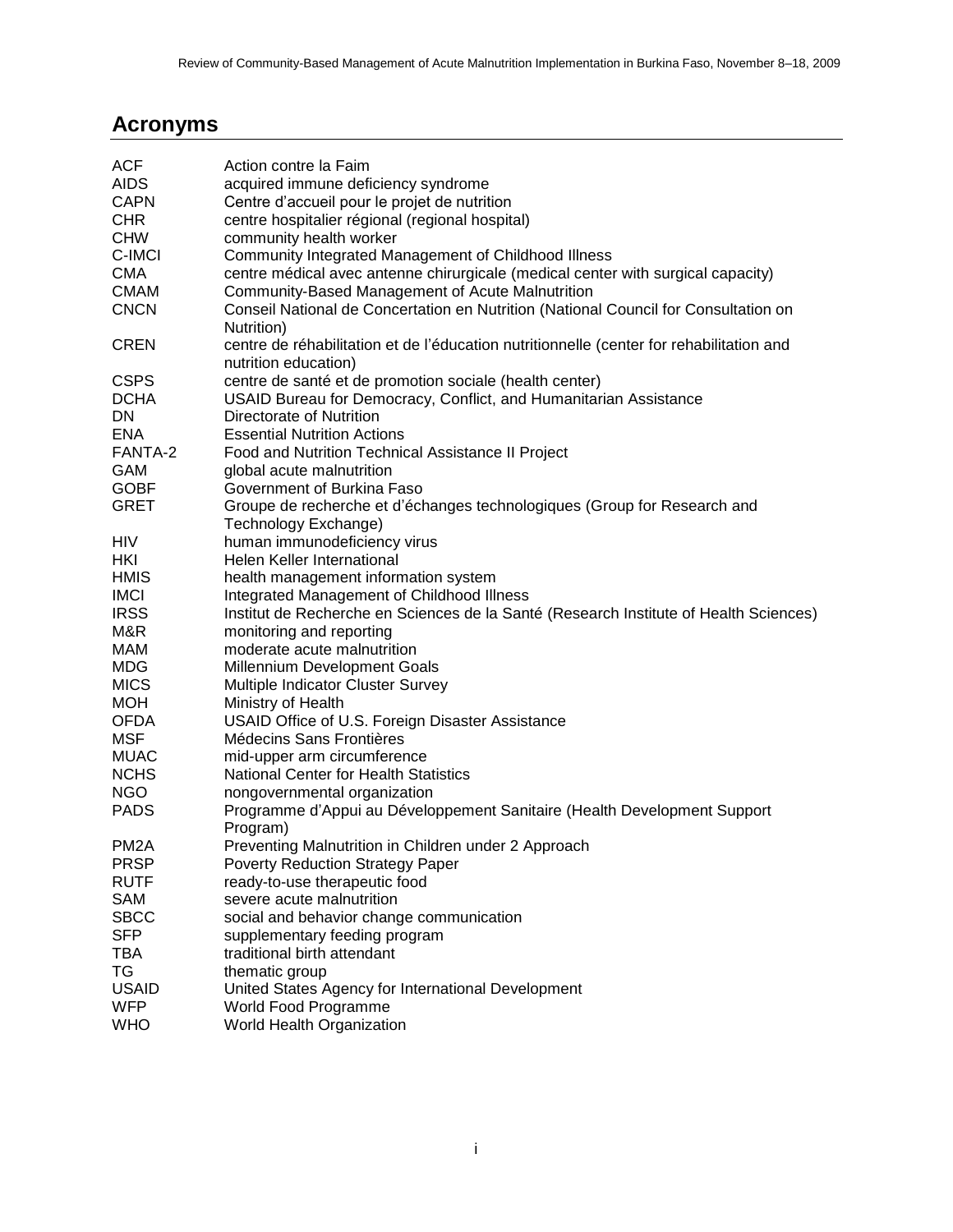- The use of village registers to determine the change in incidence of malnutrition after the  $\bullet$ introduction of CMAM and to estimate the overall impact of the program
- The integration of SAM detection in growth monitoring programs  $\bullet$
- Different motivation systems for CHWs and health care providers  $\bullet$
- Free treatment for all ill children under 5 and pregnant and lactating mothers
- The impact of a general food distribution on nutrition status during the lean period targeted at vulnerable populations in a non-emergency context

### <span id="page-15-0"></span>**2.3 ACCESS TO CMAM SERVICES**

#### <span id="page-15-1"></span>**2.3.1 Initial Implementation of Learning Sites and Gradual Scale-Up of CMAM Services**

The integration of CMAM into routine health services is progressing, with integration in the NGOsupported districts being at more advanced stages. NGO support has been instrumental in demonstrating the feasibility of implementing CMAM and integrating it into routine health services. The other health districts (53 of 63) are implementing CMAM with limited MOH/UNICEF Burkina Faso support with much less advanced geographical (and service) coverage. Integration in NGO-supported districts has also progressed in spite of a donor preference for aspects of the CMAM emergency mode, which saves the greatest number of lives in a short time, but also means using NGO-employed health care providers, NGO-supported field supervision, and NGO-financed motivation for CHWs. This model successfully detects many children with SAM resulting in high caseloads, thereby also demonstrating that the prevalence of SAM is high. It shows that treatment through CMAM is efficient. On the other hand, reliance on a model with substantial external support, both in terms of staff and inputs, could give the impression that CMAM is only manageable with extensive NGO involvement and cannot be sustained in the long term.

After the initial training was completed in 2007, all health districts of Burkina Faso were supposed to initiate CMAM services. CMAM supplies were distributed to all the health districts in the country, even when the health care providers had not yet acquired the knowledge or skills for using them. This situation led to some misuse of therapeutic products, such as using RUTF for the treatment of MAM.

At the national level, the introduction of the management of SAM was not considered a scale-up of a new approach (CMAM) but as the scale-up of an already existing MOH activity (i.e., the management of SAM as promoted through facility-based care in the centre de réhabilitation et de l'éducation nutritionnelle (CREN) (center for rehabilitation and nutrition education). The MOH/DN did not implement a strategy for a phased introduction of CMAM starting from learning sites prior to scale-up and covering all the aspects of the CMAM approach.

Despite the MOH plan to start implementing CMAM nationwide, the scale-up seems to be largely NGOdriven. About 10 of the 63 districts are advanced in CMAM scale-up thanks to NGO support. Only the districts with NGO support actually introduced the full CMAM approach, with the exception of one health district that initiated CMAM with mentoring support for start-up in a few CSPSs before expanding to all health facilities and communities in the health district.

#### <span id="page-15-2"></span>**2.3.2 Community Outreach for Community Assessment and Mobilization, Active Case-Finding, and Referral**

The MOH and implementing partners use several community outreach strategies. However, the MOH and partners have not reviewed, shared, or used lessons from the different strategies for the promotion and scale-up of CMAM. Examples of these community outreach strategies include:

- Relying on existing CHWs and using different motivation modalities  $\bullet$
- Integrating screening for CMAM into community-based growth promotion activities
- Involving volunteer grandmothers and providing incentives
- Screening children on a monthly basis using a door-to-door approach based on the register of children under 5 and pregnant women, which was established at the initiation of the program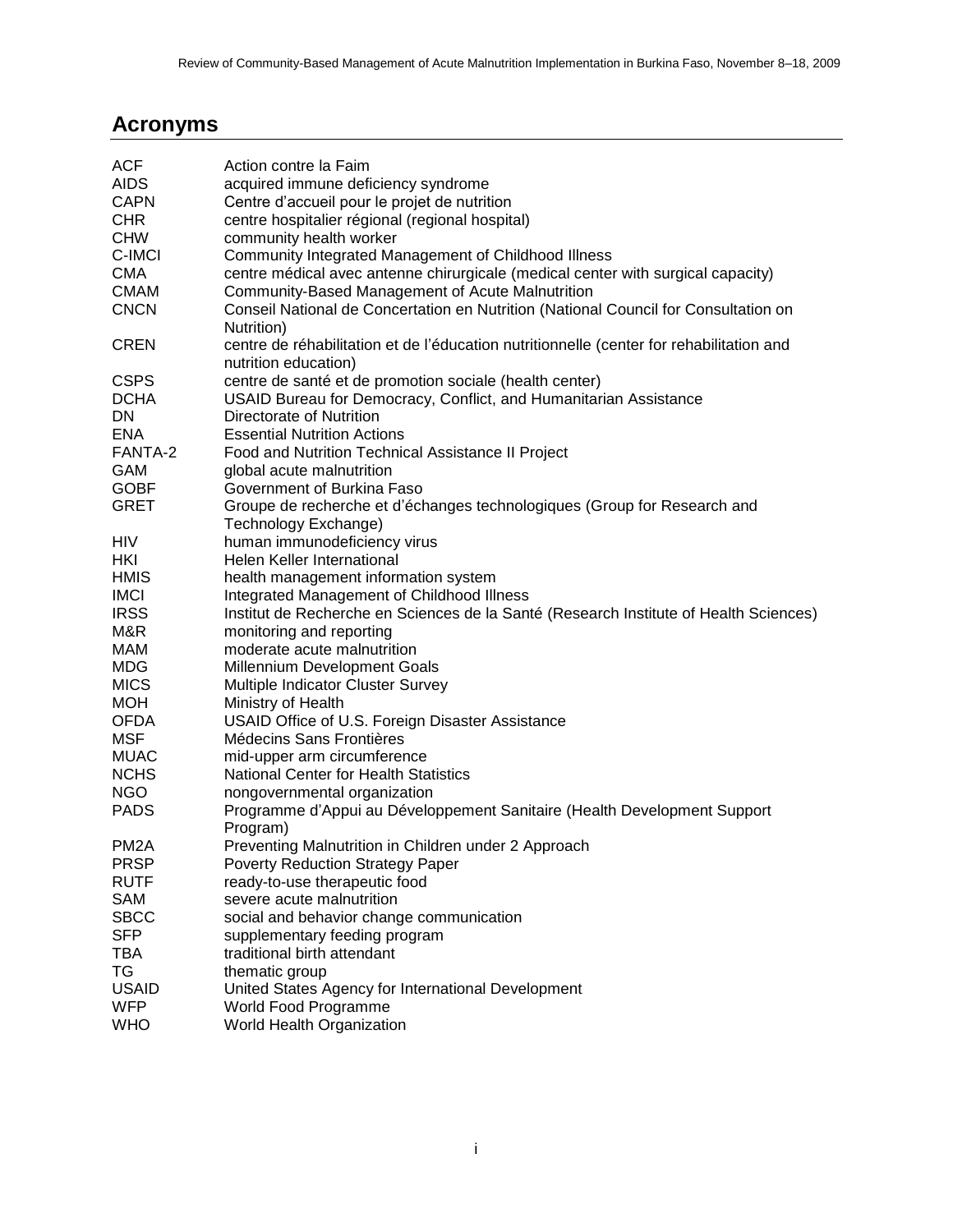Conducting active case-finding campaigns during periods with low self-referral or on a biannual basis

Most CSPS use the existing network of CHWs, many of whom were selected by the communities four decades ago, for community mobilization and screening. The CHWs received training at the initiative of the health district or from the officer in charge of the CSPS. The resulting weakness of the system is evident in the small numbers of children with SAM admitted for treatment in places where the prevalence is known to be high. In such places, the referral and counter-referral system between services is not well established, and it was not possible to know the proportion of children with SAM referred from the community to the health facility, the proportion of those who effectively reached the health facility site and were admitted, or the proportion counter-referred after inpatient care to continue treatment in outpatient care.

In the 10 NGO-supported districts, CHW networks are strengthened and incentives are used for motivation, resulting in varying degrees of success in community outreach. In these districts, CHWs do a better job of following up on absentees and defaulters thanks to the use of extra CHWs to strengthen the outreach activities and to NGO incentives, such as per diem. Some NGOs have even paid the CHWs in their districts for every successfully retrieved absentee or defaulter, which had a positive impact on CMAM service performance.

Most NGO-supported CMAM services the review team visited had a social and behavior change communication (SBCC) component to improve infant and young child feeding and care practices and family planning. Some districts also attempt to integrate community outreach activities with MOHpromoted Essential Nutrition Actions (ENA). To relay key public health messages, the MOH/DN, with nutrition partner support, developed illustrated flip charts that include nutrition counseling messages. These flip charts have been disseminated and are used by nutrition partners in the field. However, it was unclear if the health districts systematically promoted and disseminated these materials. Some NGOs collaborate closely with the health management committees, which are in charge of the Bamako Initiative fee-for-service system, to strengthen community-based initiatives with SBCC activities. SBCC activities include the use of radio spots, community drama, and the SBCC flip chart material.

#### <span id="page-16-0"></span>**2.3.3 Expanded Outpatient Care in Decentralized Health Facilities**

Even though coverage data are scarce, access to CMAM services is known to be improving thanks to increased community outreach and financial support. The MOH and UNICEF Burkina Faso strive to provide all required CMAM supplies to every region in the country to make CMAM available in all CSPSs. The national CMAM guidelines designate the CSPS as the provider of outpatient care for the management of SAM in children 6–59 months without medical complications. In most districts, this strategy has been adopted, but has not always been effectively put into place. In the 10 NGO-supported health districts where there are trained health care providers, outpatient care has been established or has been planned for, aiming at district-wide coverage.

Some health districts with successful active case-finding have up to 60 children in outpatient care per CSPS, overwhelming the health care providers. To better manage these high caseloads, they have set up weekly decentralized care points where a mobile health team provides services at the village level. One site with a high caseload provides services 2 days a week. Where CMAM is integrated more evenly into the CSPS with routine outreach activities covering the health district, the health care providers' workloads and the opportunity costs to the caregivers are reduced.

Despite the decentralization of the activities at the village level, CMAM services could remain timeconsuming for health care providers and caregivers, especially when CMAM activities and communitygrowth monitoring promotion activities are integrated. However, some implementation methods, such as the use of the weight-for-height criterion at the community level and the multiplicity of registers and forms to be filled out upon admission, contribute to the long periods needed to provide the service and could be simplified.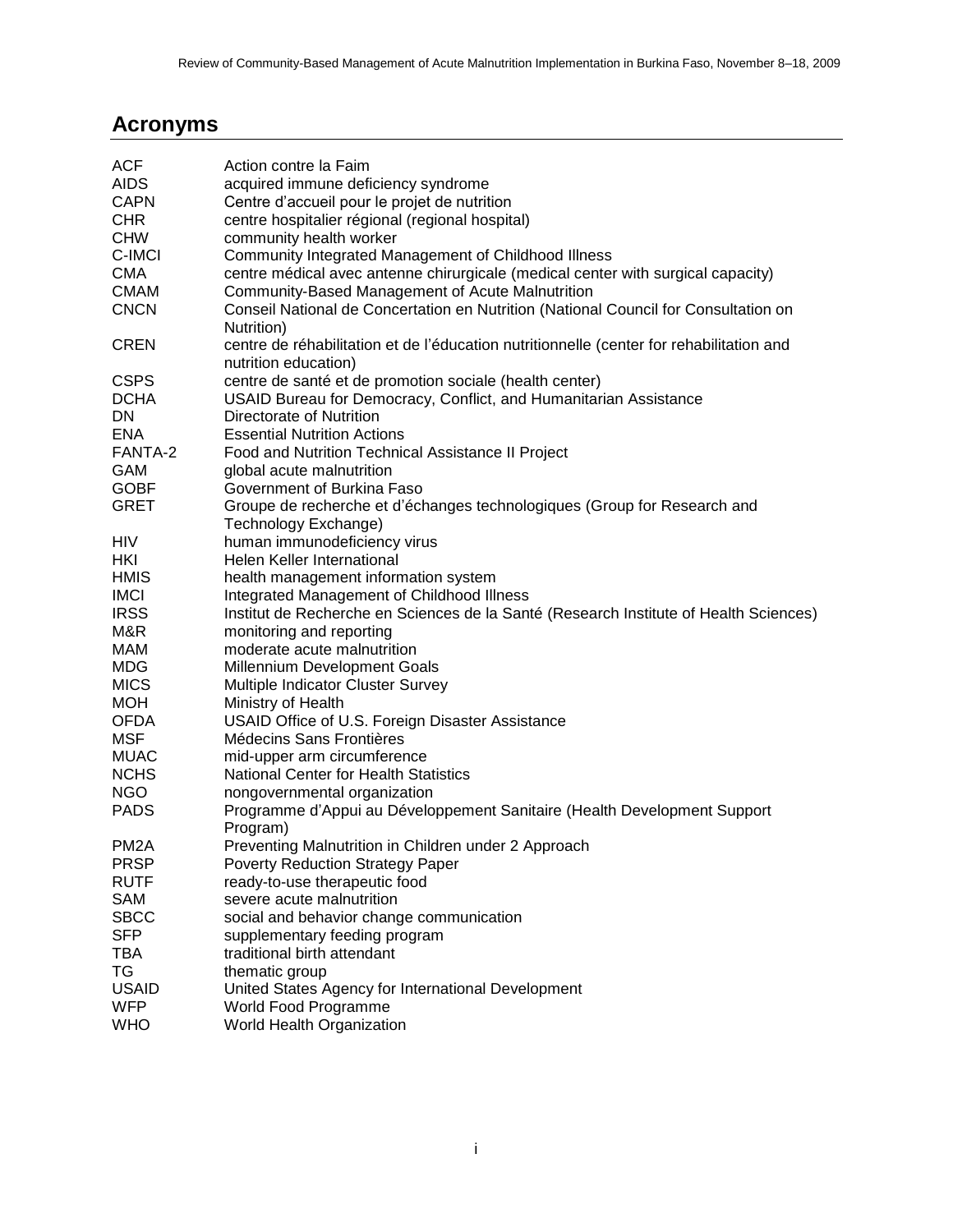Focus group discussions with community leaders and mothers in some of the health districts highlighted that decentralization by itself has an educational impact, especially for men, since they are able to witness the CMAM activities, understand what CMAM is, and are made aware of how children's nutrition status progresses. They then realize why CMAM services are important and become more willing to let their spouses attend the services. Nurses in charge of the CSPS in health districts where not all the communities have decentralized CMAM access points described how community leaders in areas lacking coverage have asked to have their communities included the program.

## <span id="page-17-0"></span>**2.3.4 Inpatient Care in Health Facilities with 24-Hour Care Capacity**

The national guidelines can be interpreted as promoting the management of SAM in inpatient care until full recovery, and this tendency was apparent during the review visit. Facility-based therapeutic care is widespread in Burkina Faso. According to the MOH/DN, there were 106 inpatient care sites in Burkina Faso in 2008. However, in most of the health districts visited, the number of inpatient care sites seemed inadequate. Long distances to health facilities with inpatient care are considered a major barrier to access, especially when caregivers have to pay for treatment for SAM. Moreover, the health system does not facilitate transportation for caregivers. Also, few inpatient care sites were admitting children under 6 months old. Two of the three health facilities with inpatient care visited during the review favored facilitybased care until full recovery. The other site considered outpatient care as post-SAM treatment following full recovery in inpatient care. Explanations for preferring inpatient care until full recovery included the absence of outpatient care sites in the area where the children come from, the desire to minimize the risk of relapse, the uncertainty about the quality of care at the outpatient care site, and the presence of complications usually requiring prolonged medical treatment. As a consequence, the length of stay in inpatient care was long.

Efforts are being made to upgrade the facility-based units known as CREN and to strengthen their adherence to the CMAM guidelines. However, numerous technical gaps were identified during the review visit, such as in some places family foods were provided to children with SAM during the stabilization phase, follow-up on defaulting was not always performed, referral to outpatient care after stabilization was not always made, and follow-up of counter-referred cases from inpatient to outpatient care were not well traced.

## <span id="page-17-1"></span>**2.3.5 Referral System between Inpatient and Outpatient Care**

The CMAM guidelines propose that children with SAM be identified in the community through active casefinding and referred to the CSPS, where a decision is made for referral in case of medical complications. In compliance with the CMAM guidelines, NGO-supported services have systems in place to refer the children that are in need of inpatient care. In the non-NGO-supported services, the CMAM referral system is very much based on the existing referral and counter-referral system rather than being part of the routine health system. The low mortality rate reported among cases managed as outpatients during the review visit suggests that the quality of triage was good and that SAM cases with medical complications were identified and appropriately referred to inpatient care. However, a good system was not in place to effectively trace referred children to verify that they had arrived.

## <span id="page-17-2"></span>**2.3.6 Qualified Health Care Providers**

As indicated above, according to different MOH and NGO representatives, about half of all health service providers in Burkina Faso have been trained in CMAM. All health care providers implementing CMAM have been trained either by the MOH or an NGO, but there is a need for refresher training and continued mentoring and support. Moreover, the current high staff turnover limits the availability of experienced and trained staff.

A CSPS usually has one nurse, one nurse assistant, and one midwife. During the review visit, the team noticed that not all positions at the health facility were filled satisfactorily. On some occasions, lower-level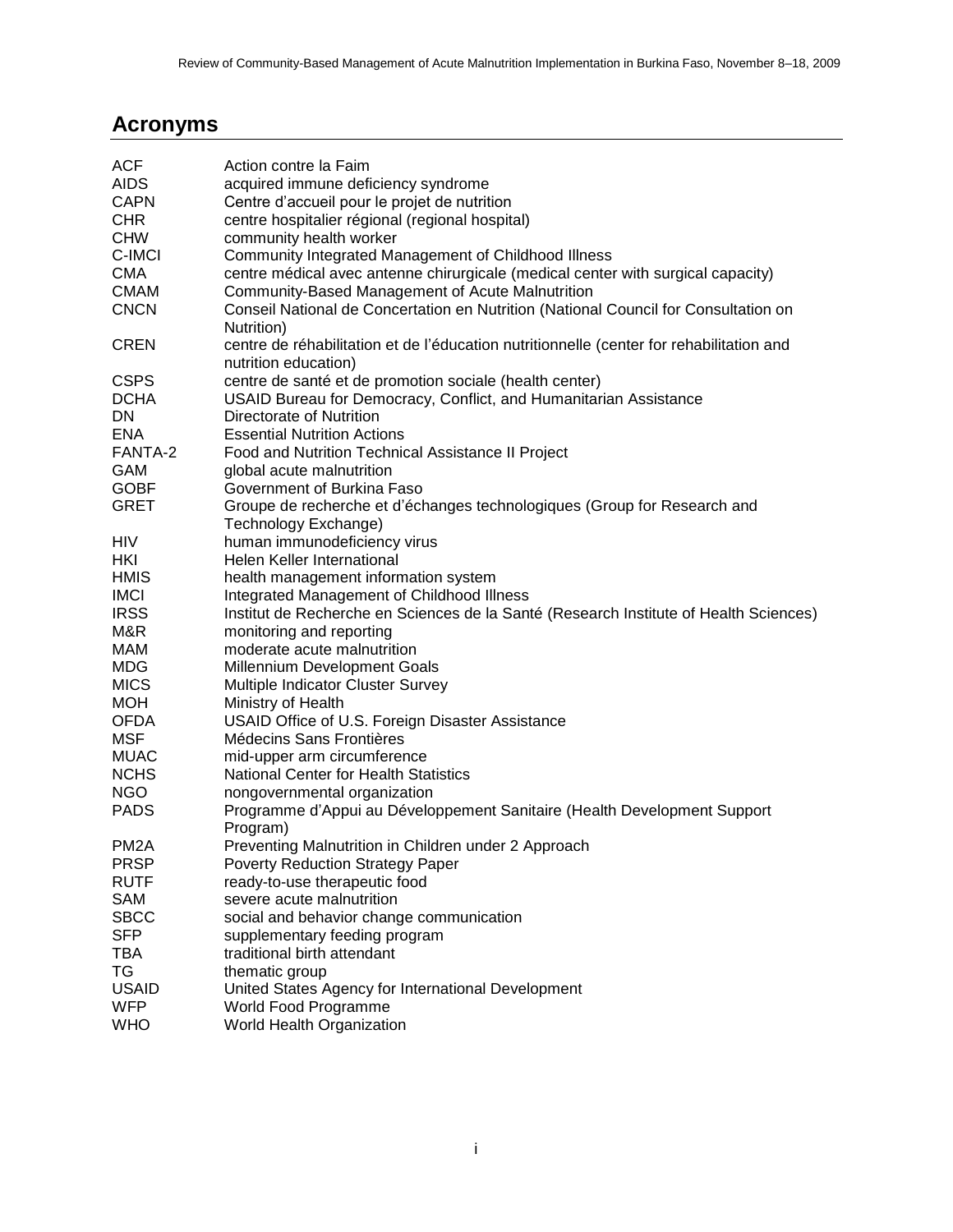health care providers were in charge of the management of SAM without having the qualifications for prescribing or administering antibiotic treatment.

#### <span id="page-18-0"></span>**2.3.7 CMAM Integration into Routine Health and Nutrition Services**

There is a demonstrated willingness among most implementing partners to integrate CMAM into health and nutrition services and to direct their support for CMAM through the national health system. One emergency NGO that usually implements parallel health services was even planning to increase its collaboration with the district health team by promoting the integration of CMAM activities into the district work plan and requesting increased involvement and shared responsibilities for CMAM.

The integration of CMAM into routine health services was apparent during the review visit. Where ENA activities were implemented, the integration was automatic, as CMAM and ENA activities were implemented by the same CHW. Integration with growth monitoring was evident and effective mostly in NGO-supported CMAM programs where they had established routine community-based growth monitoring activities. For example, CMAM integration into ENA and growth monitoring activities had started in some of the districts of Fada Region in 2007 with the help of one implementing partner. On the other hand, community-based integrated management of childhood illnesses (C-IMCI) was initiated in the same region but did not integrate with CMAM. Routine active case-finding from CSPS outpatient departments where CMAM was established was limited. However, when checked, health care providers in outpatient departments had the necessary diagnostic and treatment tools, e.g., MUAC tape, scale, weight-for-height tables, and RUTF ration tables.

In most of the areas visited, CMAM was not linked with voluntary counseling and testing for HIV. This is possibly thanks to the low HIV prevalence, which is around only 2 percent in Burkina Faso. Moreover, HIV services are not well developed despite World Bank investments. There were no indications of CMAM being linked with tuberculosis services, probably because tuberculosis programs predominantly targets adults.

#### <span id="page-18-1"></span>**2.3.8 CMAM Linkages with Informal Health Systems: Traditional Healers and Birth Attendants**

Experience with linking CMAM with the informal health systems was sparse. Only one implementing partner indicated a potential to link with traditional healers. Most actors did not regard traditional healers as potential CMAM partners despite the fact that traditional healers play a very important role in the treatment of SAM, as they often are the first care providers for SAM, and they could suggest harmful practices and often delay presentation at the health facility and start of conventional medical treatment. A village chief confirmed that traditional healers are systematically consulted when a child loses weight and looks thin. To underscore this point, many children admitted in inpatient care had scarifications, indicating that they had visited a traditional healer prior to presenting at the health facility.

In addition, because of the importance and influence that traditional birth attendants (TBAs) have in health-seeking behavior, it is important to work with them. Yet attitudes toward TBAs were similar to those toward traditional healers. This may not improve, because TBAs are often accused by the conventional health system of delaying presentation of health complications at the CSPSs, thereby increasing the risk of death, which has resulted in pressure from the United Nations Population Fund to phase out the TBA system.

#### <span id="page-18-2"></span>**2.3.9 CMAM Linkages with Other Community Services**

CMAM integration with other community services is limited, and, where it exists, the linkage is not well structured. One implementing partner has initiated food security and livelihood activities alongside CMAM. The linkage is fostered through a multisectoral steering committee that oversees the integration of agriculture, animal husbandry, environment, education, and health-related activities. Another partner links CMAM beneficiaries with the general food distribution that takes place during the lean season. Other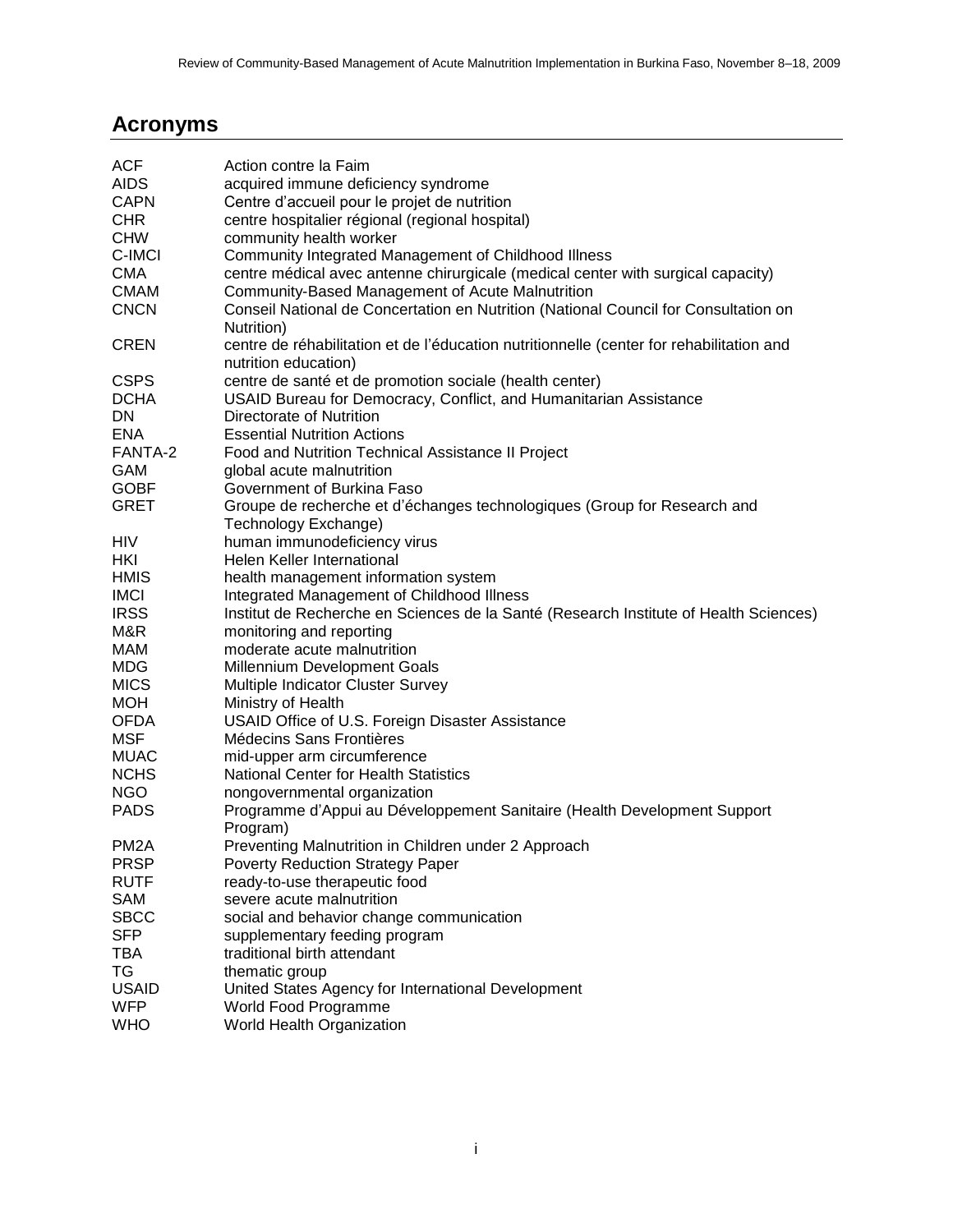partners were involved in developing a USAID Title II multi-year non-emergency food aid program application, through which they plan to investigate ways to promote CMAM as part of the Preventing Malnutrition in Children under 2 Approach (PM2A).

## <span id="page-19-0"></span>**2.4 ACCESS TO CMAM EQUIPMENT AND SUPPLIES**

#### <span id="page-19-1"></span>**2.4.1 Procurement and Management of CMAM Equipment and Supplies**

UNICEF Burkina Faso is the main provider of CMAM equipment and supplies, purchasing and distributing all required drugs and therapeutic foods in the country. Some NGOs also provide equipment and supplies. During the review visit, health facilities with inpatient care sites were functional and did not report problems with therapeutic food supplies. Similarly, outpatient care sites had all the required therapeutic foods and other necessary equipment. The type of MUAC tape available at some sites was only numeric and not color-coded, which could be a problem for illiterate CHWs.

The *Centrale d'Achats des Médicaments Essentiels Génériques et des Consommables* Médicaux (Center for the Purchase of Essential Generic Medicines and Medical Supplies) is the national agency that manages drugs and medical supplies for both the public and private health sector. CMAM equipment and supplies follow a different channel, as they are managed directly by the MOH/DN, UNICEF Burkina Faso, WFP/Burkina Faso, and a few NGOs that have a direct supply route. One NGO is planning to strengthen supply chain management of therapeutic equipment and supplies in one region.

UNICEF Burkina Faso and WFP/Burkina Faso provide transportation for therapeutic and supplementary supplies to the CMAM sites. Sometimes, the regional health bureau takes advantage of professional trips to Ouagadougou to bring back supplies. Some NGOs have established their own procurement and management mechanisms. Stocks are organized at the health district level, with distribution to health facilities.

Some concerns were shared about access to free drug supplies due to reported irregularities in the supply chain. Some inpatient care sites that do not benefit from NGO support reported having difficulties accessing drugs and ensuring free treatment for children with SAM, especially in case of second line antibiotics.

## <span id="page-19-2"></span>**2.4.2 National Production Capacity for RUTF**

There is no national RUTF production capacity. Nutriset has discussed possibilities for establishing a national RUTF production unit with national partners, but no details have yet been worked out.

## <span id="page-19-3"></span>**2.4.3 Information on Other Opportunities for RUF**

The *Groupe de recherche et d'échanges technologiques (*GRET) (Group for Research and Technology Exchange) is involved in producing fortified food supplements and complements based on local foods to target children with MAM. The food supplements and complements include Mizola, a millet, soy, and peanut blend. In the context of the high food price crisis, WFP/Burkina Faso contracted with GRET to produce 60 metric tons of food supplements for urban beneficiaries in Ouagadougou and Bobo Dioulasso.

## <span id="page-19-4"></span>**2.5 QUALITY OF CMAM SERVICES**

#### <span id="page-19-5"></span>**2.5.1 Adherence to Standardized Treatment Protocols**

The national CMAM guidelines, which are in fact guidelines on the management of SAM, do not provide comprehensive guidance on the community-based approach. However, they are well disseminated and referenced, and rather well adhered to. The DN reprimands NGOs that attempt to introduce the latest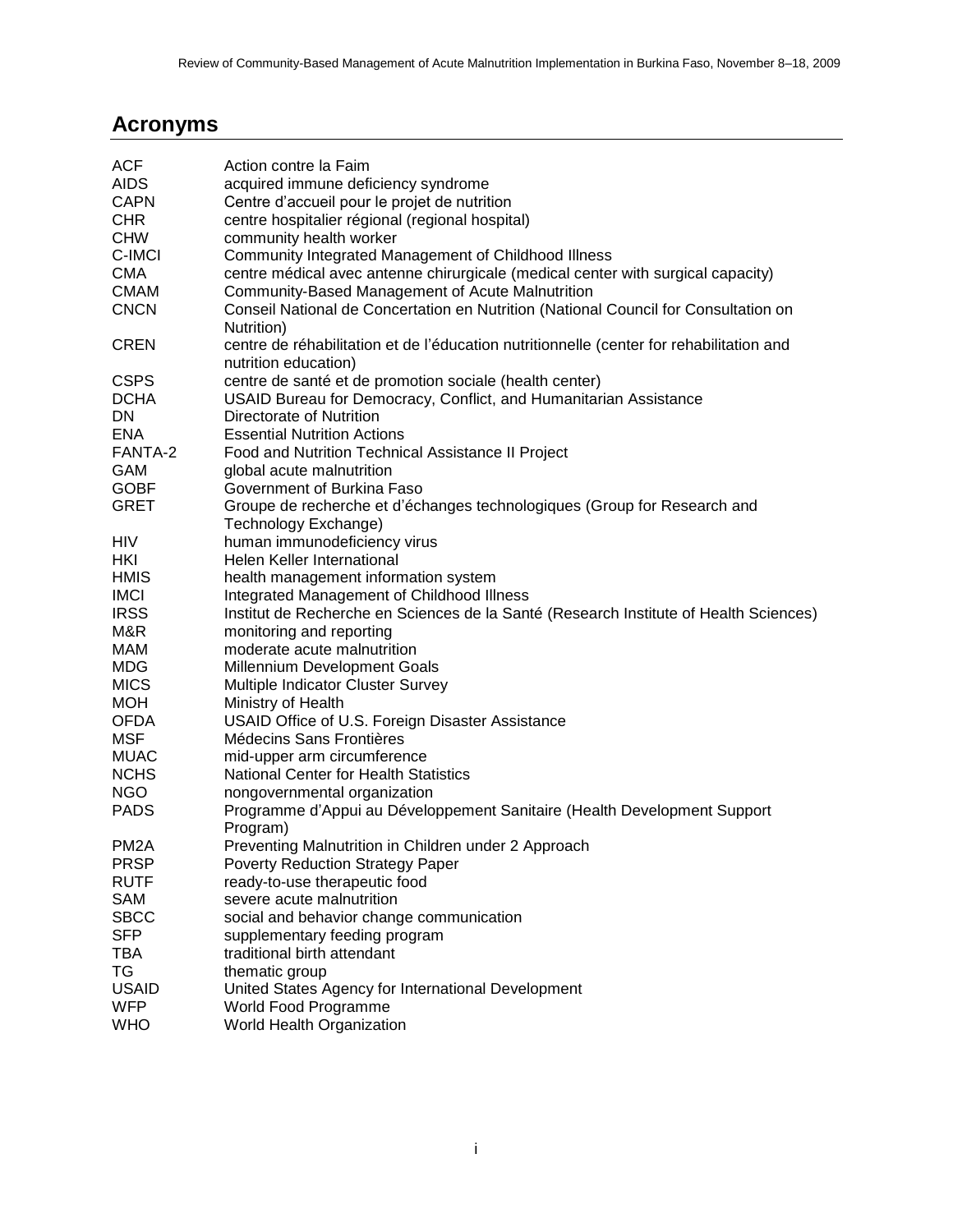international guidance, since it is not yet incorporated into the national CMAM guidelines. Some technical inconsistencies leave room for differing interpretations during training and supervision and during fieldlevel implementation, which leads to a lack of standardized approaches. Some notable variations include promoting the use of the weight-for-height indicator and ignoring MUAC as an admission criterion and not completing treatment until full recovery in inpatient care.

Inconsistencies in adhering to the national guidelines also exist because of variations in the level and quality of technical support and training. For instance, adherence to the guidelines is better in the NGOsupported districts because of a stronger support and supervision system. Implementation variations also result from operations research, where new approaches are piloted, such as the adaptation of admission and discharge criteria using the WHO standards. Additionally, it has not always been possible to provide all routine medicine as prescribed in the treatment protocol because of drug shortages.

## <span id="page-20-0"></span>**2.5.2 Support and Supervision**

Supervision takes place at the different levels. The MOH and UNICEF Burkina Faso initiated joint supervision and developed a monitoring tool for quality improvement, but concrete results from the use of the tool were not observed during the review visit. Health district, regional, and/or national focal points supervise health care providers involved in CMAM. NGOs have also organized supportive supervision for their field teams. But on numerous occasions health care providers expressed the need for strengthened support and supervision. This finding underscores the need to enhance knowledge and skills of coordinators who work at the national level to appropriately enhance knowledge and skills of coordinators and health care providers in the field.

## <span id="page-20-1"></span>**2.5.3 Monitoring of Individual Care**

The national guidelines promote standardized monitoring tools. An example is the CMAM individual treatment card, which is well adapted for inpatient care but less so for outpatient care. However, occasionally, individual cards were replaced by the CSPS's register, or were locally designed or adapted. There is no standard referral slip to monitor children referred from the inpatient to outpatient site and vice versa.

The review team noted that health care providers do not always entirely understand the reason for collecting extensive monitoring information. Therefore, cards are infrequently filled out or are not used for their intended purpose: to monitor clinical status, to monitor progress in nutritional status, and to assist in decision making for correcting treatment.

There is no well-organized filing system for keeping individual cards at the CSPS, and individual treatment cards are often kept in disarray. For instance, treatment cards of children with SAM no longer in treatment were stored on the same premises, but could not be retrieved or were mixed in with cards from children in ongoing treatment.

#### <span id="page-20-2"></span>**2.5.4 Monitoring and Reporting of Service Performance and Integration into the National Health Management Information System**

Continuous monitoring of CMAM service performance contributes to its quality by identifying weaknesses and constraints and enabling initiation of corrective measures. Unfortunately, during the review visit, it was not possible to gain access to national reporting data, so the team could not determine if systems were in place to analyze the data and report on national CMAM service performance. However, the review visit offered ample opportunities to evaluate M&R performance at the field level.

The CMAM M&R system is not thoroughly developed. It is not part of a nutrition surveillance system or linked with the national health management information system (HMIS). At the same time, monitoring tools could be improved. The MOH and UNICEF Burkina Faso have recognized this need and are in the process of strengthening the tools for monitoring, supervision, reporting, and performance of CMAM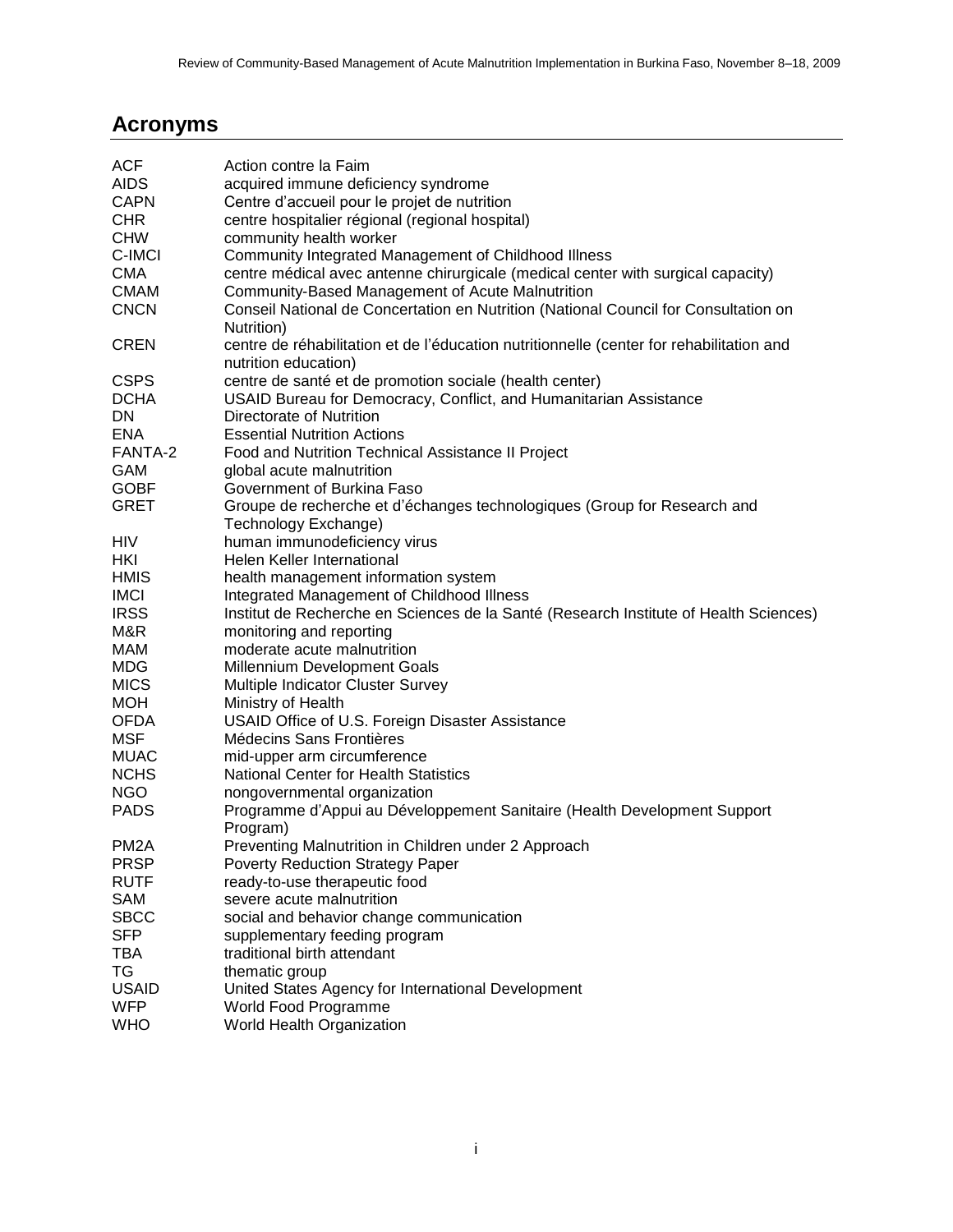programs. The national guidelines call for collecting monitoring data on a monthly basis to be sent to the district and regional levels. Regional reports are sent every quarter to the national level and integrated into a national CMAM repository, which UNICEF Burkina Faso manages. Some districts with NGO support have the capacity to locally interpret the monitoring data and are able to analyze service performance.

As described above, the review team noted flaws in the M&R system, such as duplication of registries, unsorted files, absence of tally sheets, complicated individual monitoring cards, and lack of training in their use, resulting in incomplete monthly reports. Systematic analysis of service performance and a feedback system for health care providers are absent. There is no system to tally weekly performance or to fill out the monthly report in the absence of such a tally sheet. During the review visit, none of the CSPSs was using weekly tally sheets, so reports seemed to be compiled at the end of the month based on the facility's register. The monthly reporting sheet also does not promote understanding of service performance on the part of the person in charge of filling it out: There is neither a tally sheet nor a summary sheet that shows performance indicators or provides the formula to calculate the performance indicator, leaving reporting tool users unable to calculate and interpret their performance. The lack of capacity to interpret one's own data could influence motivation to report and collect quality data. Moreover, there is no district, regional, or national feedback system that would partially fill this gap in analyzing and consolidating national and regional reporting on acute malnutrition and service performance. The CMAM information gathered in the national repository also does not appear to be analyzed, interpreted, or summarized into a qualitative reporting system.

#### <span id="page-21-0"></span>**2.5.5 Evaluation of CMAM Services, including Coverage and Barriers to Access**

No coverage surveys have been carried out to date. During the review visit, in most of the health districts with CMAM, it was hard to understand or obtain accurate coverage estimates in the absence of an appropriate coverage survey method. In addition, two factors make coverage estimates more difficult: Most of the NGOs do not cover the whole health district they support, and children also come for treatment from untargeted neighboring health districts.

Several of the NGOs supporting CMAM expressed their intention to conduct a coverage survey in the coming year. The actual coverage is expected to be low, with the possible exception of one NGO that had a very heavy caseload in its health district compared to the others, which implies expected high service coverage. One donor commissioned an evaluation of health districts supported by two implementing partners, but since the evaluation took place in the early phase of implementation, it did not report on coverage or offer findings to suggest adapting implementation strategies to promote coverage. The UNICEF Regional Office in Dakar plans to review CMAM programs in 10 West African countries, including Burkina Faso, and will look into this issue.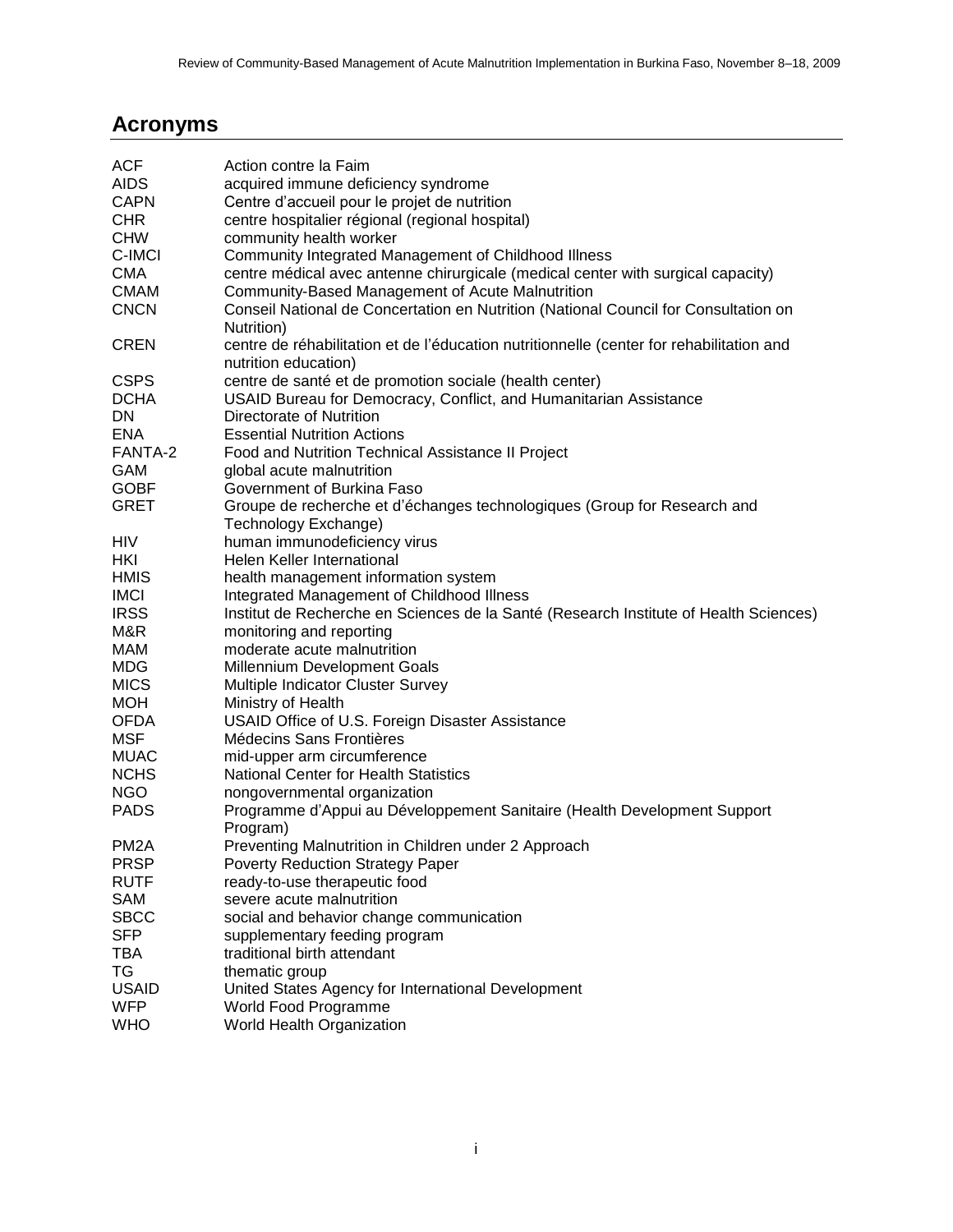## <span id="page-22-0"></span>**3. Conclusions**

The CMAM review visit occurred at an early stage of the integration and scale-up of CMAM in Burkina Faso. However, the review team identified considerable strengths and potential promising practices related to active case-finding, community involvement, and quality outpatient and inpatient care, as well as some constraints.

The MOH/DN and national and international implementing partners initiated an effective rollout of the CMAM approach under MOH/DN leadership, supported by UNICEF Burkina Faso and implementing partners. By prioritizing nutrition, the MOH/DN fostered an enabling environment for CMAM with active involvement and leadership of the MOH/DN and partners contributing to a potentially effective rollout of the CMAM approach. This collaboration in CMAM contributed to further strengthening coordination and collaboration among the key nutrition partners in the country, but this did not necessarily affect coverage of and access to quality services.

The national CMAM guidelines are the main reference for CMAM field operations, and they serve as the basis for training health managers and health care providers at the health district, health facility, and community levels. The guidelines need substantial technical revisions to better reflect the country-specific context in which CMAM is implemented. Key aspects that revisions should take into consideration are the limited number of health facilities and the shortage of skilled health care providers. Revisions should aim to maximize the chances of achieving the main CMAM service objectives: to reduce child mortality and accelerate progress toward achieving the MDGs.

Despite the significant effort made to train a large cadre of district mangers and health care providers, important gaps in the management, quality, and number of trained staff were reported during the review visit. Moreover, the existing CHW network showed weaknesses that negatively affect CMAM services, as reflected in the small number of children referred in areas with a high SAM prevalence rate. CHWs lack competencies and means to provide quality community outreach, and there is not yet a national strategy in place to strengthen the CHW system.

Access to services received a boost from financial subsidies and support provided by donors, NGOs, the United Nations, and the GOBF. Equipment and supplies for CMAM implementation seemed to be adequately provided, even though the question of long-term sustainability of resources remains to be answered adequately. The MOH/DN secured a line for nutrition activities in the national budget, which is a hopeful major step toward promoting sustainable CMAM scale-up.

Deliberate efforts to achieve integration of CMAM with the other relevant child survival strategies were considered, including Integrated Management of Childhood Illness (IMCI) and growth monitoring.

A standardized CMAM M&R system was established, but data on performance of case management and coverage were not readily available nationally or regionally. The CMAM information system was therefore limited and unable to inform corrective strategies for improving services. The information system did not link to the national nutrition surveillance system or the HMIS.

Promising practices and innovative initiatives were identified, but have not been documented or shared. A forum for CMAM technical information exchange was missing and existing nutrition forums underutilized.

While the MOH did not yet systematically integrate CMAM into national health and nutrition policies and strategic plans, acute malnutrition gained in importance at the national and regional policy and implementation levels. The progress of the past 3 years needs to be consolidated and translated into long-term capacity strengthening strategies to adequately and sustainably address CMAM in Burkina Faso.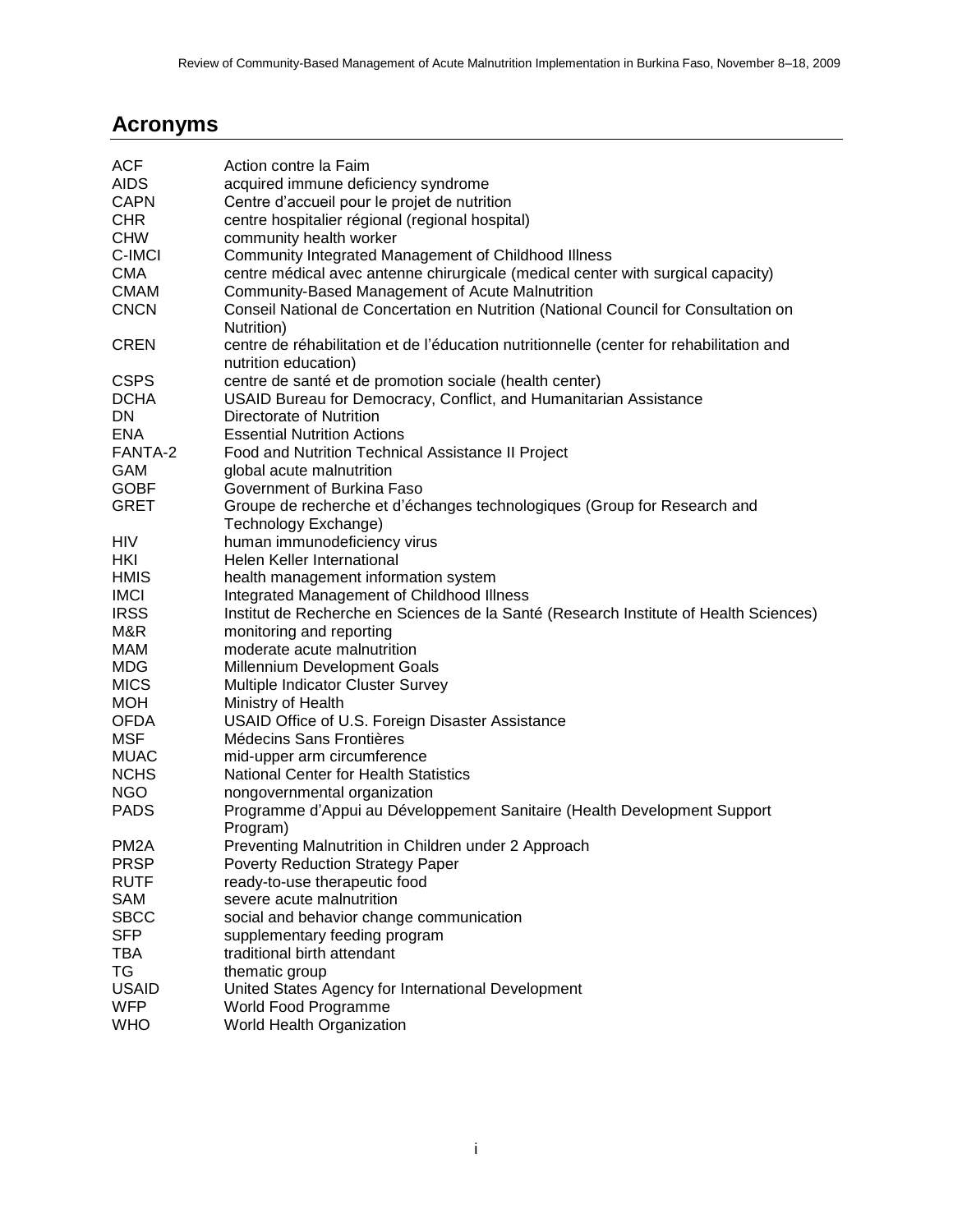## <span id="page-23-0"></span>**4. Recommendations**

#### <span id="page-23-1"></span>**4.1 GENERAL RECOMMENDATIONS TO SUPPORT THE MOH/DN AND IMPLEMENTING PARTNERS IN CMAM**

- Strengthen the technical leadership role in CMAM of the national MOH/DN, regional coordinators, and health district focal points. Enhancing the MOH/DN technical leadership could include the following activities:
	- $\circ$  Strengthening technical expertise, e.g., a technical expert could contribute to consolidating national and international evidence-based learning and information, and support national experts to strengthen national and regional capacities.
	- o Establishing learning sites that offer internships with qualified mentors.
	- o Developing a capacity strengthening strategy to support the scale-up of quality CMAM services, with a special focus on strengthening the knowledge and skills of the health care and community service providers.
	- $\circ$  Revising the CMAM guidelines in 2010 and addressing the technical constraints that have negative implications for service quality.
	- $\circ$  Strengthening the information-sharing system and creating a national information forum.
	- $\circ$  Strengthening the M&R system and systematically evaluating performance and coverage to inform the scale-up strategy, eventually linking it with the national HMIS. CMAM will need a parallel and reinforced M&R system until there is a good understanding and strategy for continuous quality improvement before it can be integrated into a national nutrition surveillance system and the HMIS. A more elaborate M&R system will be required and a standardized minimum reporting system should be put into place and promoted.
	- o Reviewing and documenting innovative approaches and lessons learned on integration and scale-up.
- Put in place a strategy to strengthen capacities for implementation and scale-up. To increase and maintain CMAM knowledge and skills it is recommended to:
	- $\circ$  Develop a national training strategy to provide pre-service and in-service training to health managers and health care providers, including practical training and mentoring.
	- $\circ$  Temporarily hire a CMAM expert to establish an expert team in the MOH/DN to train CMAM trainers and supervisors, and strengthen continuous supervisory support to significantly enlarge the base of highly qualified CMAM experts in-country.
	- $\circ$  Strengthen supervisory support at the field level to be more systematic. For this to materialize there is a need to enhance the knowledge and skills of coordinators who work at the national level to appropriately enhance the knowledge and skills of coordinators and health care providers in the field.
- Organize a national workshop for developing a strategy for capacity strengthening, strengthening information sharing and lessons learned, and reviewing guidelines. An international expert could assist the MOH/DN for 2 months in preparing a national CMAM workshop covering the following activities:
	- $\circ$  Revising the national CMAM guidelines to better reflect international best practices, and transitioning to the newly established admission and discharge criteria.
	- o Providing guidance and technical assistance to the MOH/DN and implementing partners.
	- o Reviewing and standardizing CMAM training materials.
- Create a forum as an opportunity to share and discuss lessons from promising practices and challenges from field implementation. Such a forum would enable policy makers, coordinators, and implementers to discuss, learn, adapt, and strengthen coordination and collaboration, and inform strategies.
- Support national academic and teaching institutions in Ouagadougou that are interested in participating in CMAM training and research to: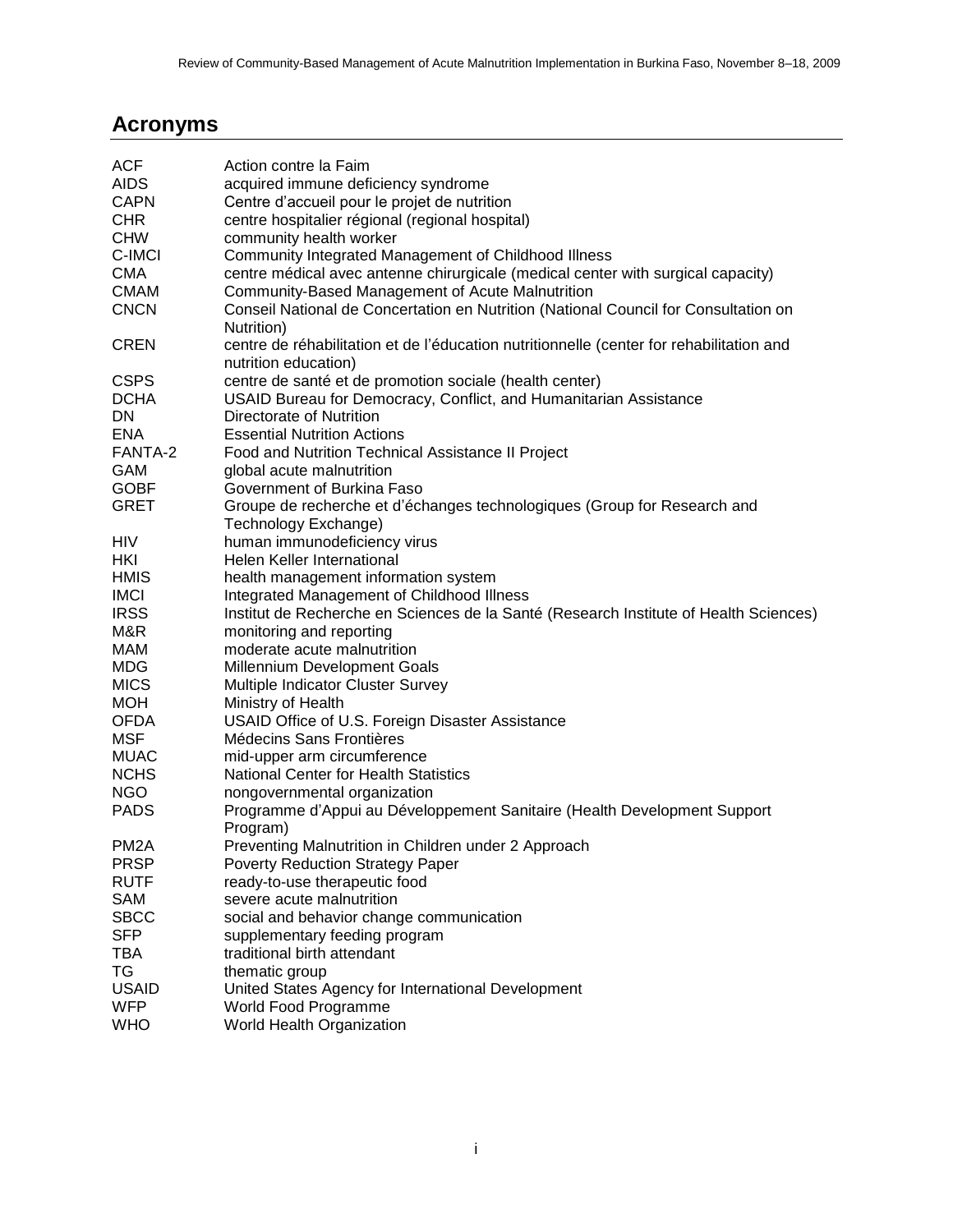- o Adapt the current IRSS training modules on the management of acute malnutrition to incorporate the CMAM approach, and support reinsertion of the modules into the sixth year of the medical school curriculum.
- $\circ$  Take a leading role in CMAM in-service training for health care providers, in collaboration with the MOH/DN and UNICEF Burkina Faso.
- $\circ$  Explore opportunities to integrate CMAM pre-service training into other health professional institutions in the country.
- $\circ$  Encourage and support research institutions to be involved in CMAM operations research.
- o Evaluate different methods of supervising, training, mentoring, and motivating CHWs.
- Policies and strategies must be further refined to ensure that CMAM is integrated into the health system and scaled up throughout the country. The GOBF should ensure consistency in the continuum of services at the health policy level:
	- $\circ$  Adapt a national antibiotic policy that allows lower-level health care providers to prescribe and administer antibiotic treatment.
	- $\circ$  Adopt international criteria for diagnosing acute malnutrition, and revise the role of CHWs, based on the IMCI policy, including an institutionalized system for community outreach.

#### <span id="page-24-0"></span>**4.2 SPECIFIC RECOMMENDATIONS FOR OFDA AND ITS IMPLEMENTING PARTNERS**

- CMAM should be viewed as a disaster risk reduction activity in countries with endemic crisis-level acute malnutrition. OFDA should therefore build preparedness capacity by supporting the sustainability of CMAM services within national structures and strengthening in-country technical expertise. OFDA can do so by encouraging and providing funds to implementing partners to:
	- o Provide an international expert to strengthen national expertise.
	- $\circ$  Provide national and international learning visits for national and international staff and national MOH key partners to countries with more advanced CMAM activities.
	- $\circ$  Establish quality learning sites with a qualified mentor and opportunities for internships, and facilitate/organize/invite learning visits.
	- o Promote operations research by involving national institutions.

At the same time, OFDA should recognize that Burkina Faso continues to experience emergency levels of GAM. OFDA should work with the USAID/Burkina Faso to consider emergency funding to international partners skilled in CMAM, not only as a disaster response, but also through disaster risk reduction programs that aim for a longer-term strategic approach, including training national NGOs to take on the implementation role. OFDA should continue to encourage development donors to recognize acute malnutrition as a development problem and to fund programs that address the management of acute malnutrition to establish a more strategic international aid package.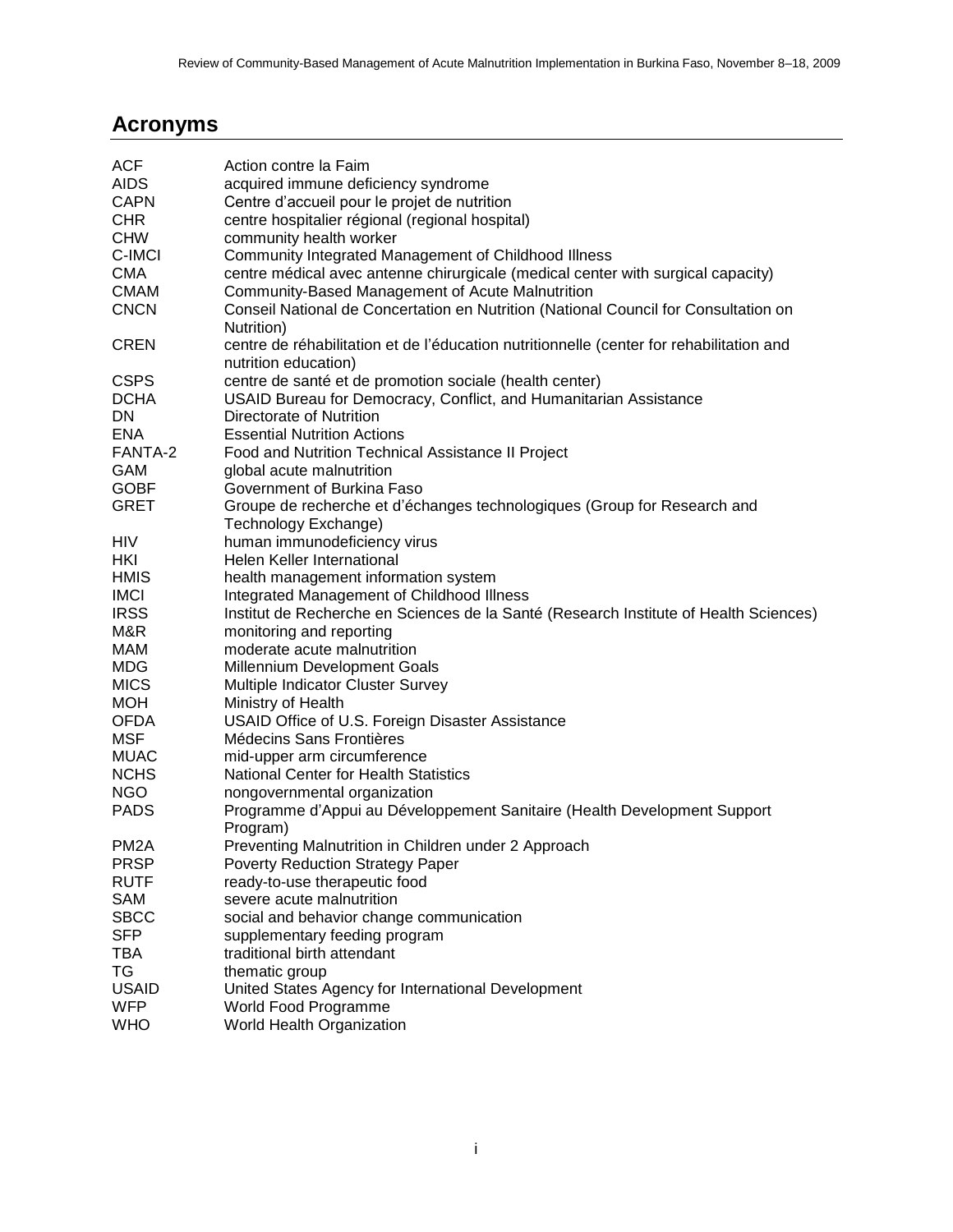

# <span id="page-25-0"></span>**Annex 1: Map of Burkina Faso Site Visits**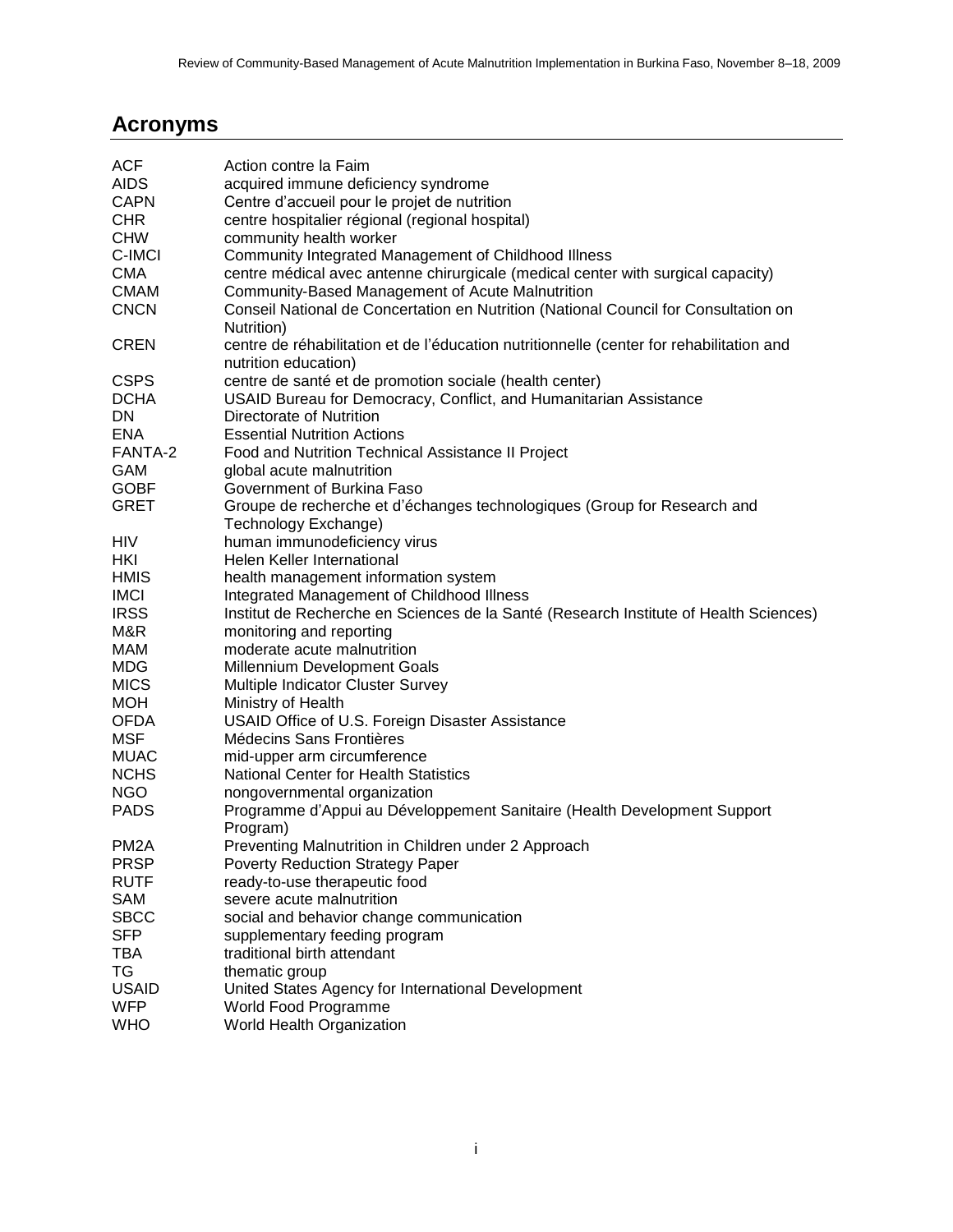# <span id="page-26-0"></span>**Annex 2: Burkina Faso Schedule of Meetings and Site Visits**

| <b>Date</b> | Organization                                                                                                               | <b>Location</b> | <b>Purpose</b>            |
|-------------|----------------------------------------------------------------------------------------------------------------------------|-----------------|---------------------------|
| November 8  | <b>UNICEF</b>                                                                                                              | Ouagadougou     | Meeting                   |
| November 9  | <b>USAID</b>                                                                                                               | Ouagadougou     | Meeting                   |
| November 9  | Croix Rouge Belgique                                                                                                       | Ouagadougou     | Meeting                   |
| November 9  | Helen Keller International (HKI)                                                                                           | Ouagadougou     | Meeting                   |
| November 9  | <b>UNICEF</b>                                                                                                              | Ouagadougou     | Meeting                   |
| November 10 | Terre des Hommes                                                                                                           | Ouagadougou     | Meeting                   |
| November 10 | Action contre la Faim (ACF)                                                                                                | Ouagadougou     | Meeting                   |
| November 10 | <b>GRET</b>                                                                                                                | Ouagadougou     | Meeting                   |
| November 10 | <b>WFP</b>                                                                                                                 | Ouagadougou     | Meeting                   |
| November 11 | Save the Children<br>CREN, centre médical avec<br>antenne chirurgicale (CMA)<br>(medical center with surgical<br>capacity) | Kaya            | Meeting and site<br>visit |
| November 11 | <b>DN</b>                                                                                                                  | Kaya            | Meeting                   |
| November 12 | Médecins Sans Frontières<br>(MSF)<br>CREN, CSPS                                                                            | Yako            | Site visit                |
| November 12 | MOH,<br>CREN, CSPS                                                                                                         | Goursi          | Site visit                |
| November 13 | Croix Rouge<br><b>CREN, CSPS</b>                                                                                           | Ouahigouya      | Site visit                |
| November 13 | Terre des Hommes<br>CREN, CMA                                                                                              | Tougan          | Site visit                |
| November 15 | Institut régional de santé<br>publique (IRSP)                                                                              | Ouagadougou     | Meeting                   |
| November 16 | HKI<br><b>CSPS, Partner Country</b><br><b>Advisory Council</b>                                                             | Fada Ngourma    | Site visit                |
| November 17 | CREN, CHR                                                                                                                  | Fada Ngourma    | Site visit                |
| November 18 | <b>IRSS</b>                                                                                                                | Ouagadougou     | Meeting                   |
| November 18 | <b>UNICEF</b>                                                                                                              | Ouagadougou     | Meeting                   |
| November 18 | <b>ECHO</b>                                                                                                                | Ouagadougou     | Meeting                   |
| November 18 | HKI                                                                                                                        | Ouagadougou     | Meeting                   |
| November 18 | DN                                                                                                                         | Ouagadougou     | Meeting                   |
| November 19 | <b>WFP</b>                                                                                                                 | Ouagadougou     | Meeting                   |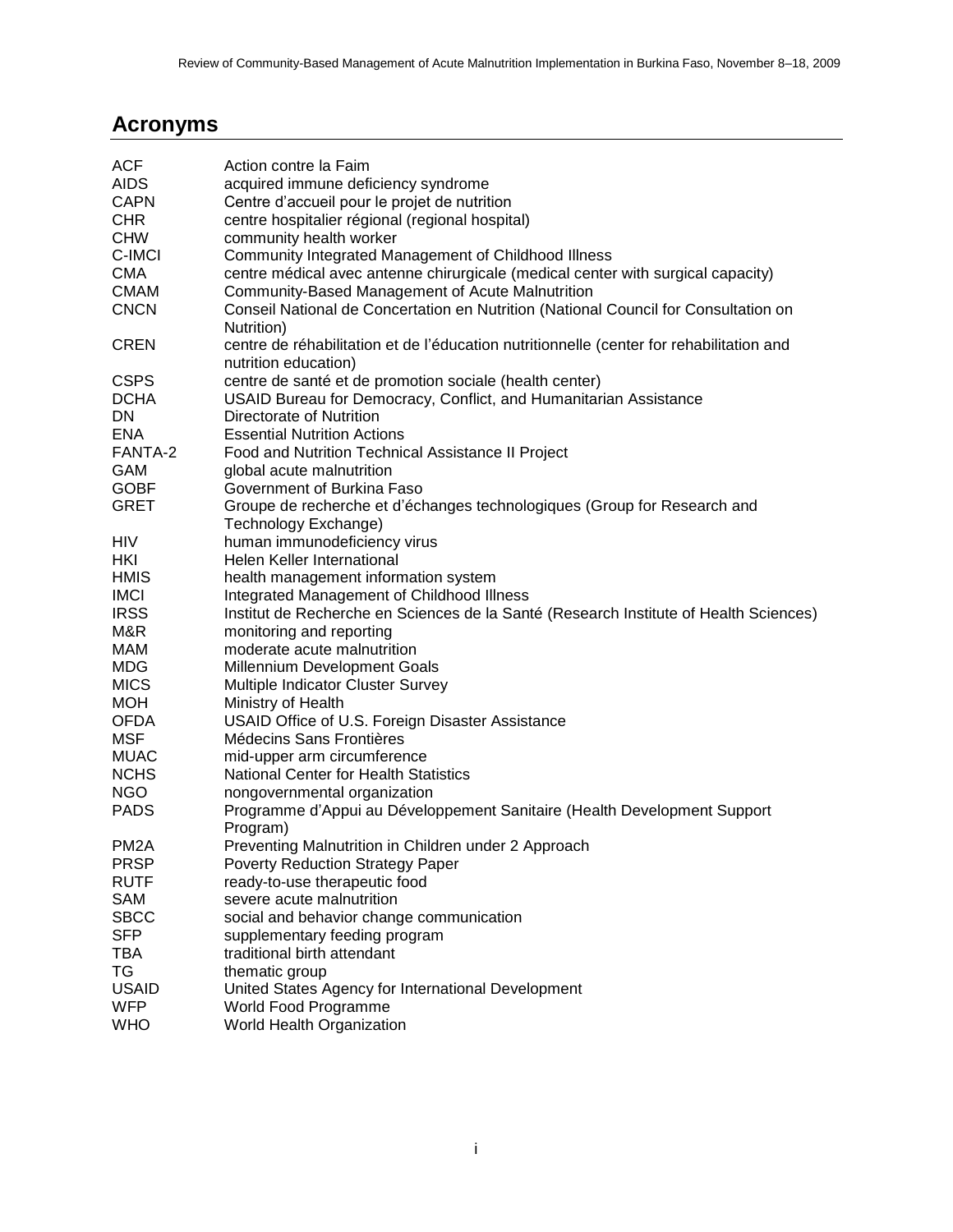# <span id="page-27-0"></span>**Annex 3: Burkina Faso Contacts**

| <b>Affiliation</b>        | <b>Name</b>                       | <b>Position</b>                                        |
|---------------------------|-----------------------------------|--------------------------------------------------------|
| <b>Donors</b>             |                                   |                                                        |
| ECHO, European Commission | Heriette Nikiema                  | Principal program assistant                            |
| <b>USAID</b>              | Mark Wentling                     | Country program manager for<br><b>Burkina Faso</b>     |
| <b>NGOs</b>               |                                   |                                                        |
| <b>ACF</b>                | <b>Claire Ficini</b>              | Country director                                       |
| <b>ACF</b>                | <b>Benedicte Hilaire</b>          | <b>Nutrition Program Coordinator</b><br>Diapaga        |
| <b>ACF</b>                | Dr Emmanuel Kalivogue             | Nutrition coordinator                                  |
| Croix Rouge Belgique      | Rosine Jourdaine                  | Chef de mission                                        |
| Croix Rouge Belgique      | Francois Morisho                  | Nutrition technical assistant                          |
| Croix Rouge Belgique      | Medah Thiombiano<br>Rahamatou     | <b>Nurse</b>                                           |
| Croix Rouge Belgique      | Sanga Yahiya                      | Facilitator                                            |
| Croix Rouge Belgique      |                                   | Centre d'accueil pour le projet de<br>nutrition (CAPN) |
| <b>GRET</b>               | Claire Kaboré                     | Country representative                                 |
| <b>HKI</b>                | Anne Tarini                       | Director                                               |
| <b>HKI</b>                | Felix Ouoba                       | <b>Fada Regional Coordinator</b>                       |
| <b>HKI</b>                | Vebanga Olivier                   | <b>Health Post Chief</b>                               |
| <b>HKI</b>                | Ouedraogo Rasmata                 | Monitoring officer                                     |
| <b>HKI</b>                |                                   | Coordinator Gayeri                                     |
| <b>MSF</b>                | <b>Morchid Mohamed</b>            | <b>Country Director</b>                                |
| <b>MSF</b>                | Pascal Muhimiriza                 | Yako health coordinator                                |
| <b>MSF</b>                |                                   | Yako CREN medical coordinator                          |
| <b>MSF</b>                |                                   | Yako CREN manager                                      |
| <b>MSF</b>                | Toumi Romeo                       | Yako Mobile Team1 supervisor                           |
| Save the Children Canada  | Karine Buisset                    | Kaya Program Manager                                   |
| Save the Children Canada  | Suzanne Lalsaré                   | Kaya CREN/CHR                                          |
| Terre des Homme           | <b>Thierry Agagliate</b>          | Delegate                                               |
| Terre des Homme           | Dr Noel                           | Nutrition program coordinator                          |
| <b>United Nations</b>     |                                   |                                                        |
| <b>UNICEF</b>             | <b>Biram Ndiaye</b>               | Nutrition specialist                                   |
| <b>UNICEF</b>             | Ambroise Nanema<br>Ilaria Bianchi | Nutrition project officer<br>Program Officer           |
| <b>WFP</b>                | Annalisa Conte                    | <b>Country Representative</b>                          |
| <b>WFP</b>                | Paola                             | <b>Nutrition Officer</b>                               |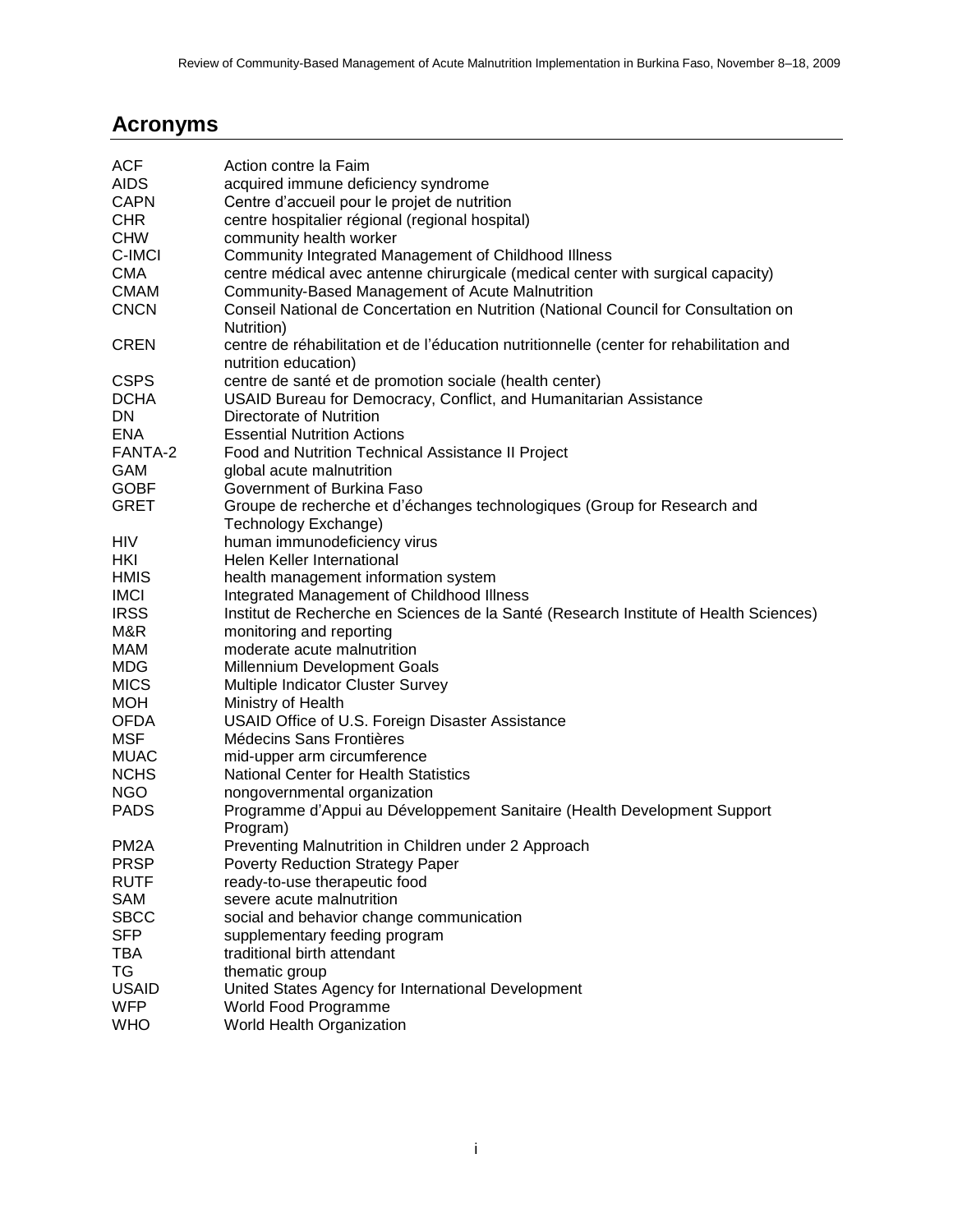| <b>Affiliation</b>                                 | <b>Name</b>               | <b>Position</b>                                                |  |  |
|----------------------------------------------------|---------------------------|----------------------------------------------------------------|--|--|
| <b>Ministry of Health</b>                          |                           |                                                                |  |  |
| MOH                                                | Dr. Sylvestre Tapsoba     | Director, DN                                                   |  |  |
| <b>MOH</b>                                         | Mr Bambara Dominique      | Head of Food Quality Division, DN                              |  |  |
| <b>MOH</b>                                         | <b>Ouili Romeo</b>        | Head dietetic and health                                       |  |  |
| MOH                                                | Prosper Sawadogo          | Epidemiological surveillance division                          |  |  |
| <b>MOH</b>                                         | Mme Helene Ouedraogo      | Dietetic division                                              |  |  |
| <b>MOH</b>                                         | <b>Compaore Roland</b>    | Dietetic division                                              |  |  |
| <b>MOH</b>                                         | Koubore Alain Bambare     | Dietetic division                                              |  |  |
| <b>MOH</b>                                         | Estelle                   |                                                                |  |  |
| MOH - Diapaga                                      |                           | Diapaga CREN and CSPS health<br>staff                          |  |  |
| MOH - Diapaga                                      |                           | Diapaga MOH district - MCD<br>(médecin chef du district)       |  |  |
| MOH - Fada                                         | Dr Yabré Zaccaria         | Fada Regional Director of Health -<br>Deputy                   |  |  |
| MOH - Fada                                         | <b>Gnongre Souleymane</b> | Fada Nutrition and IMCI focal point,<br><b>CMAM</b> trainer    |  |  |
| MOH - Fada                                         | Sana Salam                | Infirmier attaché sanitaire, Fada<br><b>CREN/CHR</b>           |  |  |
| MOH - Fada                                         | Zenabu Ouadraogo          | Nurse, Fada CREN/CHR                                           |  |  |
| MOH - Goursi                                       | Dr Nakoulma Noel          | Goursi Doctor - CMA (Medical center<br>with surgical capacity) |  |  |
| MOH - Goursi                                       | Savadogo Mamouni          | Goursi MOH district, administrator                             |  |  |
| MOH - Goursi                                       | Kavambiri Mamadou         | Goursi Tangaye nurse major CSPS                                |  |  |
| MOH - Kaya                                         | Adama Compaore            | Kaya CHR director administrator                                |  |  |
| MOH - Tougan                                       | Dr Sib Rodrigue           | Tougan Doctor - CHR, and health<br>staff CREN                  |  |  |
| <b>National Research and Training Institutions</b> |                           |                                                                |  |  |
| <b>IRSS</b>                                        | Prof. Blaise Sondo        | Director                                                       |  |  |
| <b>IRSS</b>                                        | Dr Seni Kouanda           | Researcher                                                     |  |  |
| Other                                              |                           |                                                                |  |  |
| <b>Free Consultant</b>                             | <b>Patrick Kabore</b>     | Health and nutrition researcher                                |  |  |